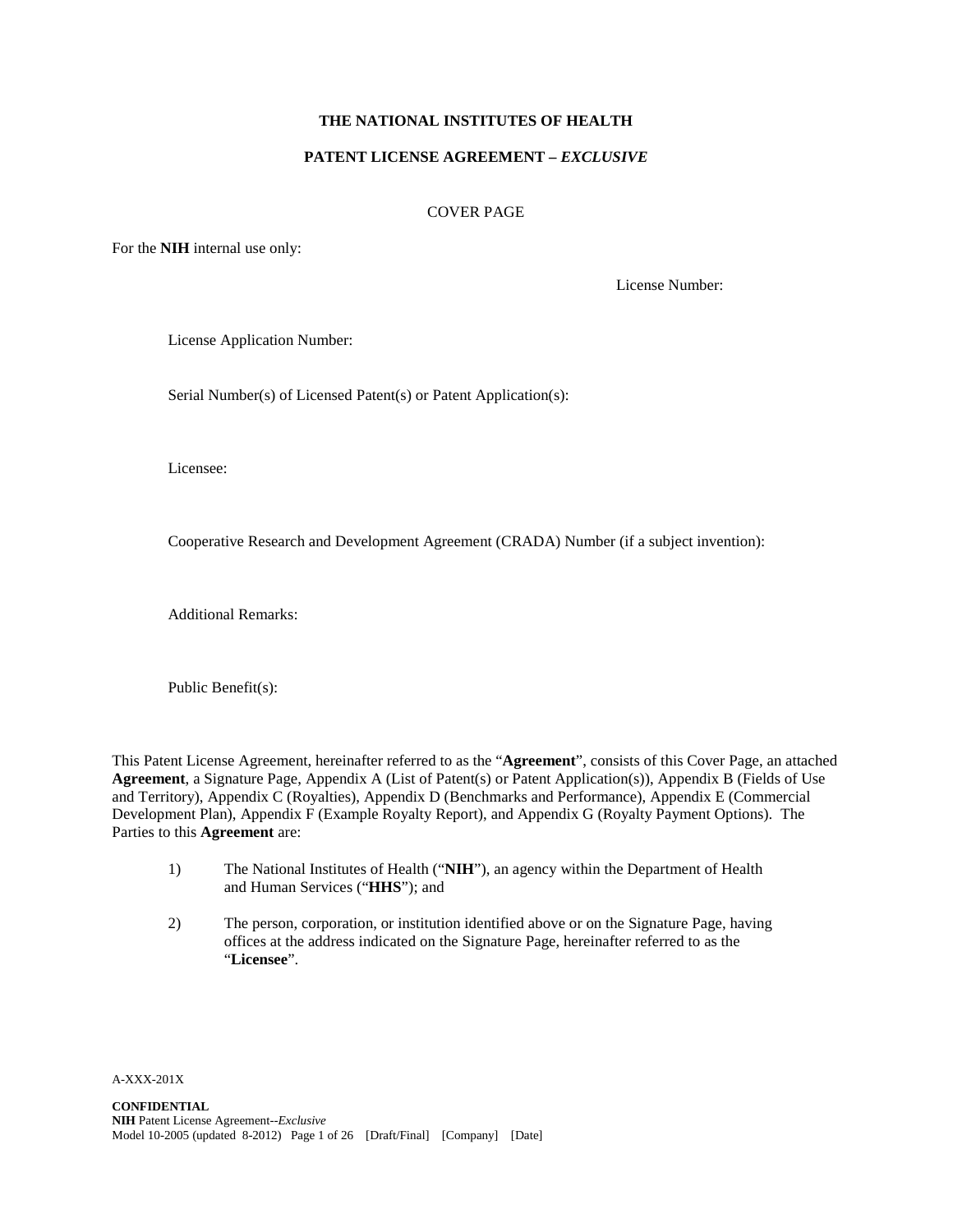### The **NIH** and the **Licensee** agree as follows:

### 1. BACKGROUND

- 1.1 In the course of conducting biomedical and behavioral research, the **NIH** or the **FDA** investigators made inventions that may have commercial applicability.
- 1.2 By assignment of rights from **NIH** or **FDA** employees and other inventors, **HHS**, on behalf of the **Government**, owns intellectual property rights claimed in any United States or foreign patent applications or patents corresponding to the assigned inventions. **HHS** also owns any tangible embodiments of these inventions actually reduced to practice by the **NIH** or the **FDA**.
- 1.3 The Secretary of **HHS** has delegated to the **NIH** the authority to enter into this **Agreement** for the licensing of rights to these inventions.
- 1.4 The **NIH** desires to transfer these inventions to the private sector through commercialization licenses to facilitate the commercial development of products and processes for public use and benefit.
- 1.5 The **Licensee** desires to acquire commercialization rights to certain of these inventions in order to develop processes, methods, or marketable products for public use and benefit.

### 2. DEFINITIONS

- 2.1 "**Affiliate(s)**" means a corporation or other business entity, which directly or indirectly is controlled by or controls, or is under common control with the **Licensee**. For this purpose, the term "control" shall mean ownership of more than fifty percent (50%) of the voting stock or other ownership interest of the corporation or other business entity, or the power to elect or appoint more than fifty percent (50%) of the members of the governing body of the corporation or other business entity.
- 2.2 "**Benchmarks**" mean the performance milestones that are set forth in Appendix D.
- 2.3 "**Commercial Development Plan**" means the written commercialization plan attached as Appendix E.
- 2.4 "**CRADA"** means a Cooperative Research and Development Agreement.
- 2.5 "**FDA**" means the Food and Drug Administration.
- 2.6 "**First Commercial Sale**" means the initial transfer by or on behalf of the **Licensee** or its sublicensees of the **Licensed Products** or the initial practice of a **Licensed Process** by or on behalf of the **Licensee** or its sublicensees in exchange for cash or some equivalent to which value can be assigned for the purpose of determining **Net Sales**.
- 2.7 "**Government**" means the Government of the United States of America.
- 2.8 "**Licensed Fields of Use**" means the fields of use identified in Appendix B.
- 2.9 "**Licensed Patent Rights**" shall mean: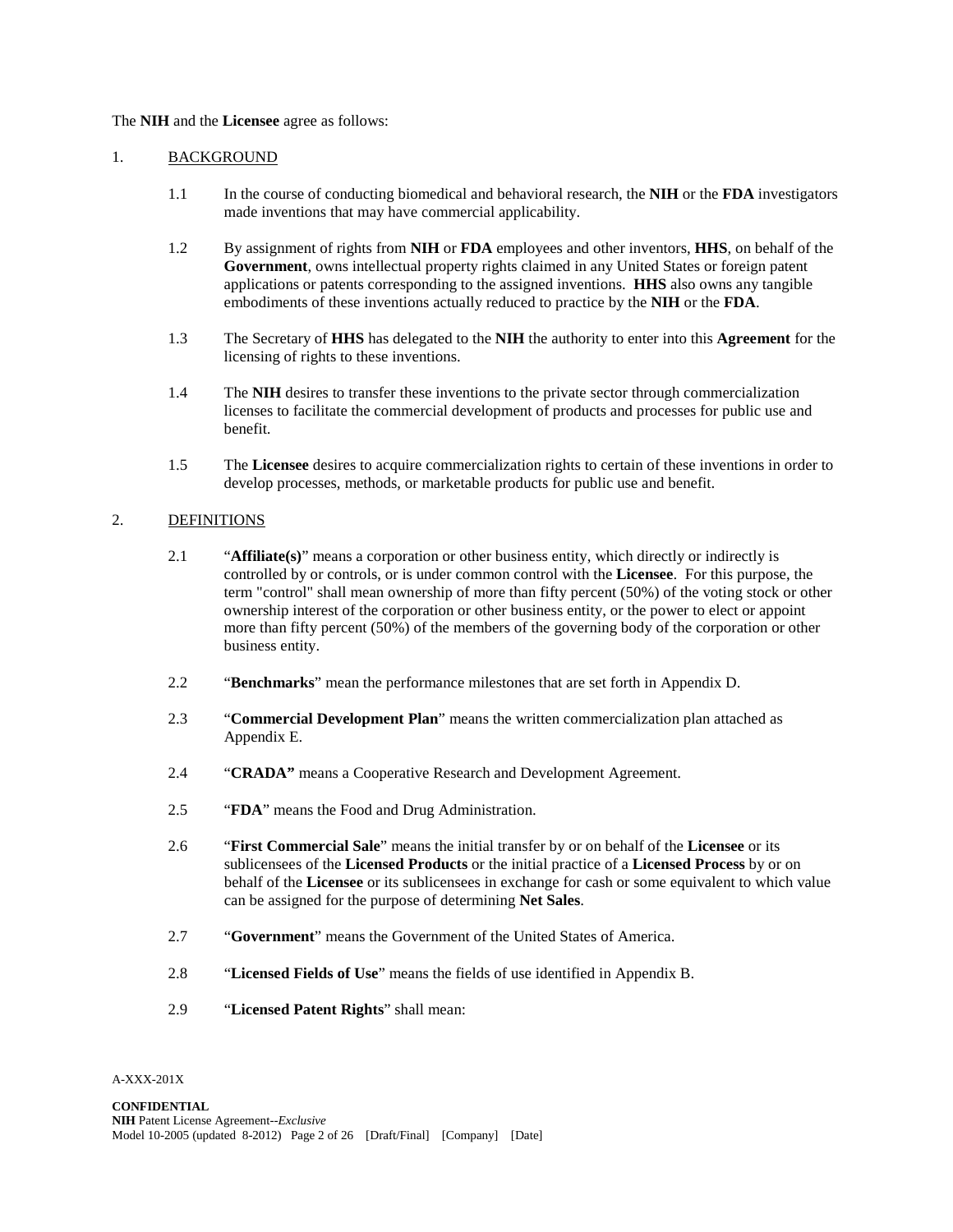- (a) Patent applications (including provisional patent applications and PCT patent applications) or patents listed in Appendix A, all divisions and continuations of these applications, all patents issuing from these applications, divisions, and continuations, and any reissues, reexaminations, and extensions of these patents;
- (b) to the extent that the following contain one or more claims directed to the invention or inventions disclosed in 2.9(a):
	- (i) continuations-in-part of  $2.9(a)$ ;
	- (ii) all divisions and continuations of these continuations-in-part;
	- (iii) all patents issuing from these continuations-in-part, divisions, and continuations;
	- (iv) priority patent application(s) of  $2.9(a)$ ; and
	- (v) any reissues, reexaminations, and extensions of these patents;
- (c) to the extent that the following contain one or more claims directed to the invention or inventions disclosed in 2.9(a): all counterpart foreign and U.S. patent applications and patents to 2.9(a) and 2.9(b), including those listed in Appendix A; and
- (d) **Licensed Patent Rights** shall *not* include 2.9(b) or 2.9(c) to the extent that they contain one or more claims directed to new matter which is not the subject matter disclosed in 2.9(a).
- 2.10 "**Licensed Processes**" means processes which, in the course of being practiced, would be within the scope of one or more claims of the **Licensed Patent Rights** that have not been held unpatentable, invalid or unenforceable by an unappealed or unappealable judgment of a court of competent jurisdiction.
- 2.11 "**Licensed Products**" means tangible materials which, in the course of manufacture, use, sale, or importation, would be within the scope of one or more claims of the **Licensed Patent Rights** that have not been held unpatentable, invalid or unenforceable by an unappealed or unappealable judgment of a court of competent jurisdiction.
- 2.12 "**Licensed Territory**" means the geographical area identified in Appendix B.
- 2.13 "**Net Sales**" means the total gross receipts for sales of **Licensed Products** or practice of **Licensed Processes** by or on behalf of the **Licensee** or its sublicensees, and from leasing, renting, or otherwise making the **Licensed Products** available to others without sale or other dispositions, whether invoiced or not, less returns and allowances, packing costs, insurance costs, freight out, taxes or excise duties imposed on the transaction (if separately invoiced), and wholesaler and cash discounts in amounts customary in the trade to the extent actually granted. No deductions shall be made for commissions paid to individuals, whether they are with independent sales agencies or regularly employed by the **Licensee**, or sublicensees, and on its payroll, or for the cost of collections.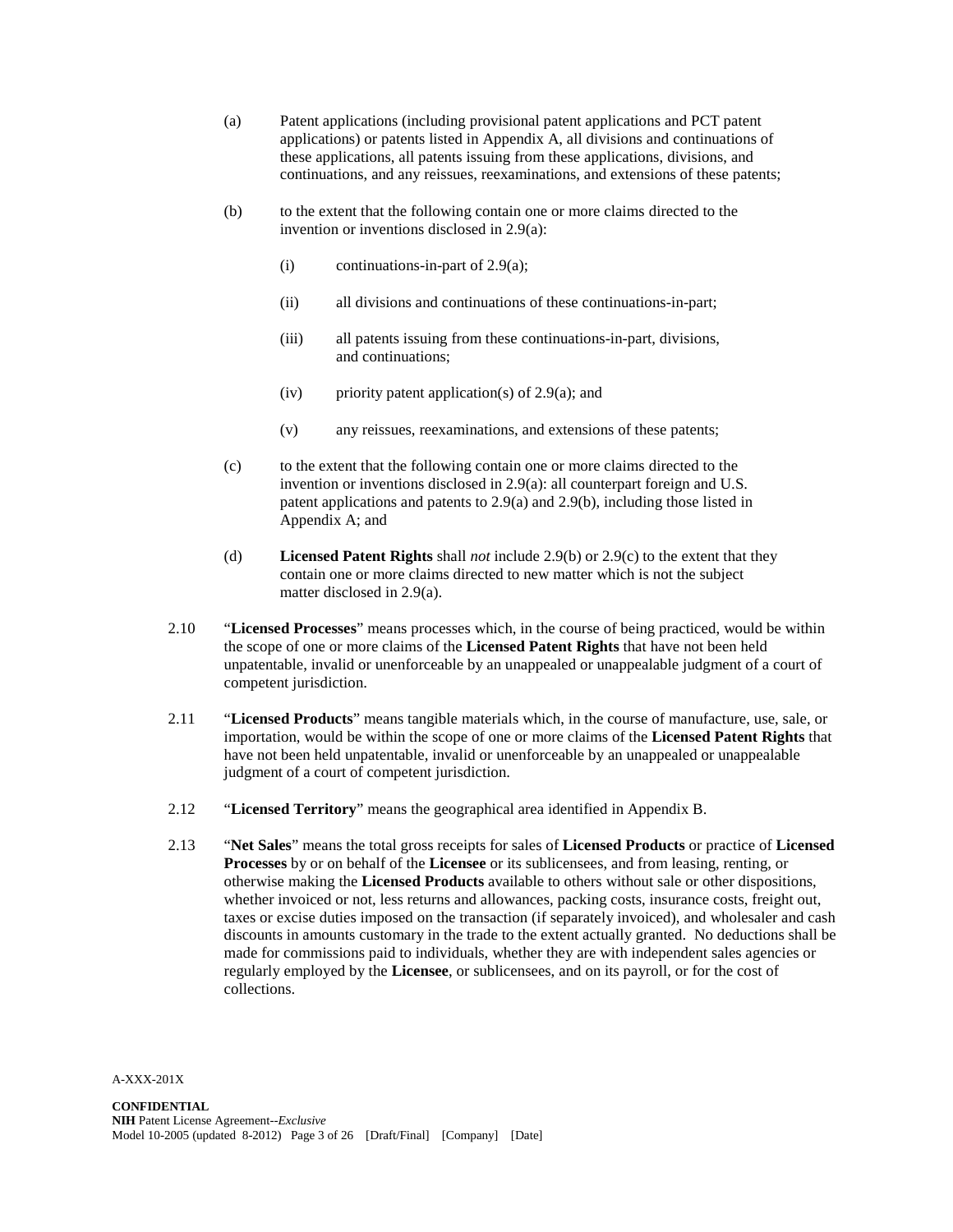- 2.14 "**Practical Application**" means to manufacture in the case of a composition or product, to practice in the case of a process or method, or to operate in the case of a machine or system; and in each case, under these conditions as to establish that the invention is being utilized and that its benefits are to the extent permitted by law or **Government** regulations available to the public on reasonable terms.
- 2.15 "**Research License**" means a nontransferable, nonexclusive license to make and to use the **Licensed Products** or the **Licensed Processes** as defined by the **Licensed Patent Rights** for purposes of research and not for purposes of commercial manufacture or distribution or in lieu of purchase.

### 3. GRANT OF RIGHTS

- 3.1 The **NIH** hereby grants and the **Licensee** accepts, subject to the terms and conditions of this **Agreement**, an exclusive license under the **Licensed Patent Rights** in the **Licensed Territory** to make and have made, to use and have used, to sell and have sold, to offer to sell, and to import any **Licensed Products** in the **Licensed Fields of Use** and to practice and have practiced any **Licensed Process(es)** in the **Licensed Fields of Use**.
- 3.2 This **Agreement** confers no license or rights by implication, estoppel, or otherwise under any patent applications or patents of the **NIH** other than the **Licensed Patent Rights** regardless of whether these patents are dominant or subordinate to the **Licensed Patent Rights**.

## 4. SUBLICENSING

- 4.1 Upon written approval, which shall include prior review of any sublicense agreement by the **NIH** and which shall not be unreasonably withheld, the **Licensee** may enter into sublicensing agreements under the **Licensed Patent Rights**.
- 4.2 The **Licensee** agrees that any sublicenses granted by it shall provide that the obligations to the **NIH** of Paragraphs 5.1-5.4, 8.1, 10.1, 10.2, 12.5, and 13.8-13.10 of this **Agreement** shall be binding upon the sublicensee as if it were a party to this **Agreement**. The **Licensee** further agrees to attach copies of these Paragraphs to all sublicense agreements.
- 4.3 Any sublicenses granted by the **Licensee** shall provide for the termination of the sublicense, or the conversion to a license directly between the sublicensees and the **NIH**, at the option of the sublicensee, upon termination of this **Agreement** under Article 13. This conversion is subject to the **NIH** approval and contingent upon acceptance by the sublicensee of the remaining provisions of this **Agreement**.
- 4.4 The **Licensee** agrees to forward to the **NIH** a complete copy of each fully executed sublicense agreement postmarked within thirty (30) days of the execution of the agreement. To the extent permitted by law, the **NIH** agrees to maintain each sublicense agreement in confidence.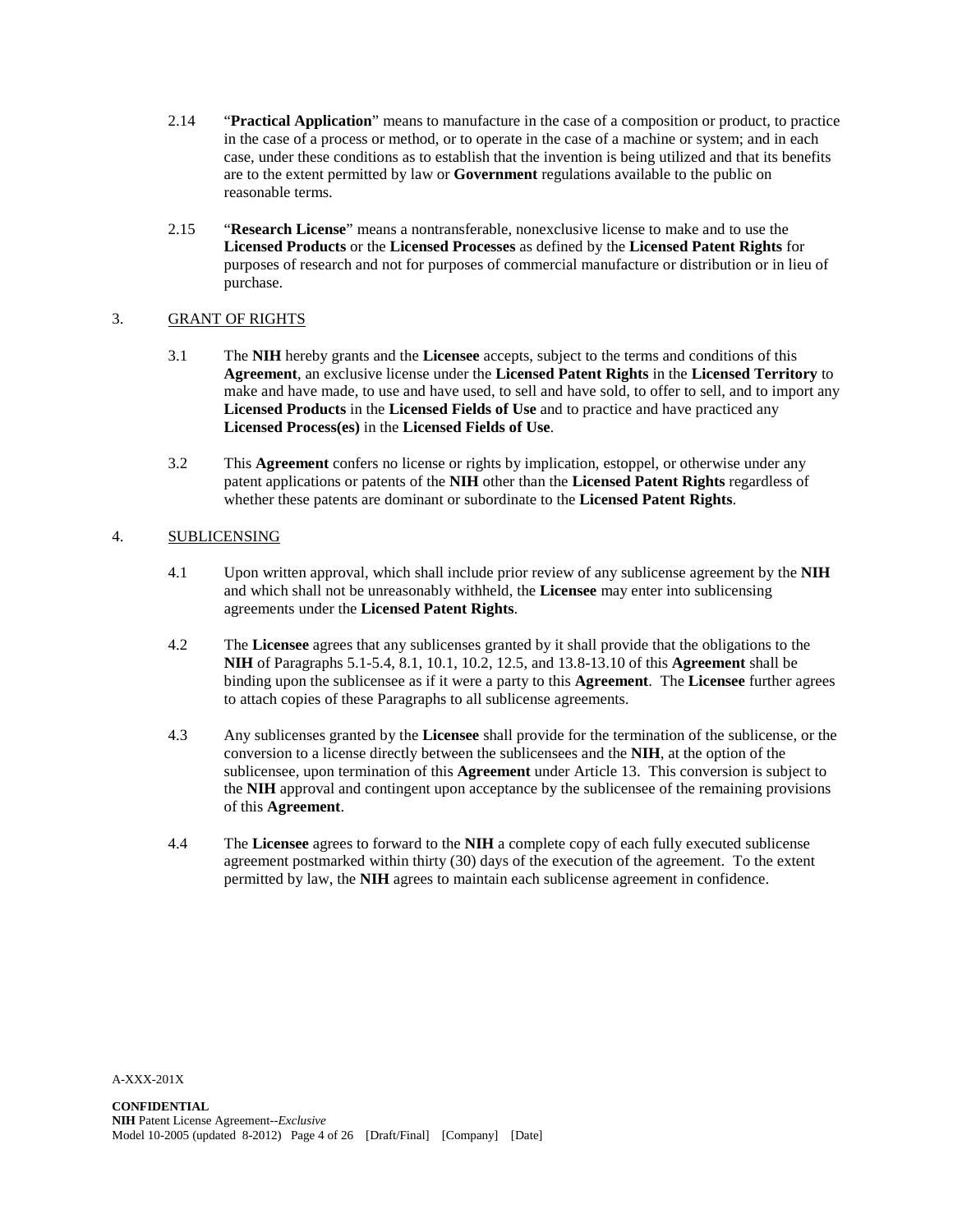#### 5. STATUTORY AND NIH REQUIREMENTS AND RESERVED GOVERNMENT RIGHTS

- 5.1 (a) the **NIH** reserves on behalf of the **Government** an irrevocable, nonexclusive, nontransferable, royalty-free license for the practice of all inventions licensed under the **Licensed Patent Rights** throughout the world by or on behalf of the **Government** and on behalf of any foreign government or international organization pursuant to any existing or future treaty or agreement to which the **Government** is a signatory. Prior to the **First Commercial Sale**, the **Licensee** agrees to provide the **NIH** with reasonable quantities of the **Licensed Products** or materials made through the **Licensed Processes** for **NIH** research use; and
	- (b) in the event that the **Licensed Patent Rights** are Subject Inventions made under **CRADA**, the **Licensee** grants to the **Government**, pursuant to [15 U.S.C.](http://frwebgate.access.gpo.gov/cgi-bin/usc.cgi?ACTION=RETRIEVE&FILE=$$xa$$busc15.wais&start=10565352&SIZE=35365&TYPE=TEXT)  [§3710a\(b\)\(1\)\(A\),](http://frwebgate.access.gpo.gov/cgi-bin/usc.cgi?ACTION=RETRIEVE&FILE=$$xa$$busc15.wais&start=10565352&SIZE=35365&TYPE=TEXT) a nonexclusive, nontransferable, irrevocable, paid-up license to practice the **Licensed Patent Rights** or have the **Licensed Patent Rights** practiced throughout the world by or on behalf of the **Government**. In the exercise of this license, the **Government** shall not publicly disclose trade secrets or commercial or financial information that is privileged or confidential within the meaning of  $5$  U.S.C.  $$552(b)(4)$  or which would be considered as such if it had been obtained from a non-Federal party. Prior to the **First Commercial Sale**, the **Licensee** agrees to provide the **NIH** with reasonable quantities of the **Licensed Products** or materials made through the **Licensed Processes** for **NIH** research use.
- 5.2 The **Licensee** agrees that products used or sold in the United States embodying the **Licensed Products** or produced through use of the **Licensed Processes** shall be manufactured substantially in the United States, unless a written waiver is obtained in advance from the **NIH**.
- 5.3 The **Licensee** acknowledges that the **NIH** may enter into future **CRADAs** under the [Federal](http://history.nih.gov/research/downloads/PL99-502.pdf)  [Technology Transfer Act of 1986](http://history.nih.gov/research/downloads/PL99-502.pdf) that relate to the subject matter of this **Agreement**. The **Licensee** agrees not to unreasonably deny requests for a **Research License** from future collaborators with the **NIH** when acquiring these rights is necessary in order to make a **CRADA** project feasible. The **Licensee** may request an opportunity to join as a party to the proposed **CRADA**.
- 5.4 (a) in addition to the reserved license of Paragraph 5.1, the **NIH** reserves the right to grant **Research Licenses** directly or to require the **Licensee** to grant **Research Licenses** on reasonable terms. The purpose of these **Research Licenses** is to encourage basic research, whether conducted at an academic or corporate facility. In order to safeguard the **Licensed Patent Rights**, however, the **NIH** shall consult with the **Licensee** before granting to commercial entities a **Research License** or providing to them research samples of materials made through the **Licensed Processes**; and
	- (b) in exceptional circumstances, and in the event that the **Licensed Patent Rights** are Subject Inventions made under a **CRADA**, the **Government**, pursuant to [15](http://frwebgate.access.gpo.gov/cgi-bin/usc.cgi?ACTION=RETRIEVE&FILE=$$xa$$busc15.wais&start=10565352&SIZE=35365&TYPE=TEXT)  U.S.C. [§3710a\(b\)\(1\)\(B\),](http://frwebgate.access.gpo.gov/cgi-bin/usc.cgi?ACTION=RETRIEVE&FILE=$$xa$$busc15.wais&start=10565352&SIZE=35365&TYPE=TEXT) retains the right to require the **Licensee** to grant to a responsible applicant a nonexclusive, partially exclusive, or exclusive sublicense to use the **Licensed Patent Rights** in the **Licensed Field of Use** on terms that are reasonable under the circumstances, or if the **Licensee** fails to grant this license, the **Government** retains the right to grant the license itself. The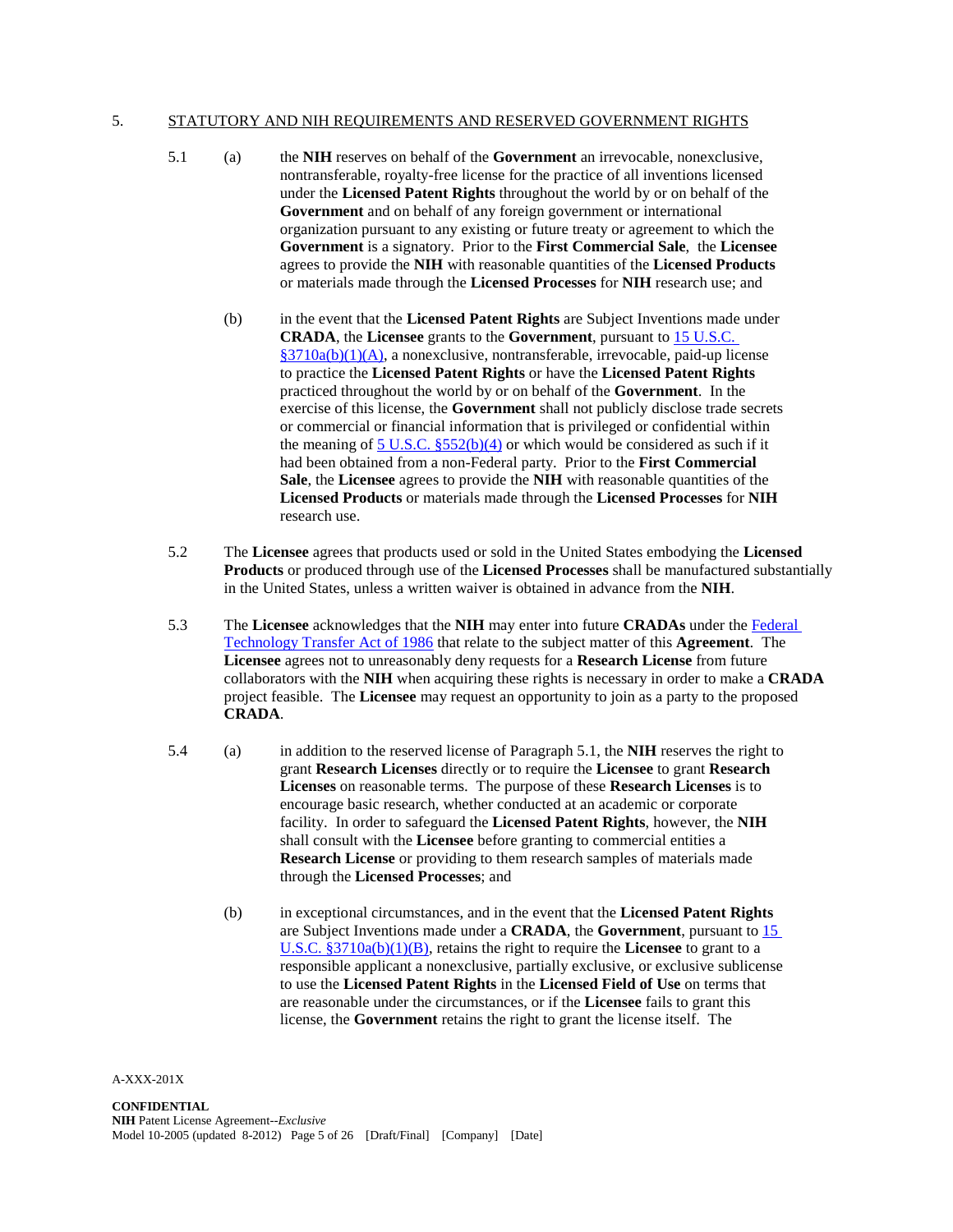exercise of these rights by the **Government** shall only be in exceptional circumstances and only if the **Government** determines:

- (i) the action is necessary to meet health or safety needs that are not reasonably satisfied by the **Licensee**;
- (ii) the action is necessary to meet requirements for public use specified by Federal regulations, and these requirements are not reasonably satisfied by the **Licensee**; or
- (iii) the **Licensee** has failed to comply with an agreement containing provisions described in  $15$  U.S.C. §3710a(c)(4)(B); and
- (c) the determination made by the **Government** under this Paragraph 5.4 is subject to administrative appeal and judicial review under [35 U.S.C. §203\(b\).](http://frwebgate.access.gpo.gov/cgi-bin/usc.cgi?ACTION=RETRIEVE&FILE=$$xa$$busc35.wais&start=529748&SIZE=4461&TYPE=TEXT)

### 6. ROYALTIES AND REIMBURSEMENT

- 6.1 The **Licensee** agrees to pay the **NIH** a noncreditable, nonrefundable license issue royalty as set forth in Appendix C.
- 6.2 The **Licensee** agrees to pay the **NIH** a nonrefundable minimum annual royalty as set forth in Appendix C.
- 6.3 The **Licensee** agrees to pay the **NIH** earned royalties as set forth in Appendix C.
- 6.4 The **Licensee** agrees to pay the **NIH** benchmark royalties as set forth in Appendix C.
- 6.5 The **Licensee** agrees to pay the **NIH** sublicensing royalties as set forth in Appendix C.
- 6.6 A patent or patent application licensed under this **Agreement** shall cease to fall within the **Licensed Patent Rights** for the purpose of computing earned royalty payments in any given country on the earliest of the dates that:
	- (a) the application has been abandoned and not continued;
	- (b) the patent expires or irrevocably lapses, or
	- (c) the patent has been held to be invalid or unenforceable by an unappealed or unappealable decision of a court of competent jurisdiction or administrative agency.
- 6.7 No multiple royalties shall be payable because any **Licensed Products** or **Licensed Processes** are covered by more than one of the **Licensed Patent Rights**.
- 6.8 On sales of the **Licensed Products** by the **Licensee** to sublicensees or on sales made in other than an arms-length transaction, the value of the **Net Sales** attributed under this Article 6 to this transaction shall be that which would have been received in an arms-length transaction, based on sales of like quantity and quality products on or about the time of this transaction.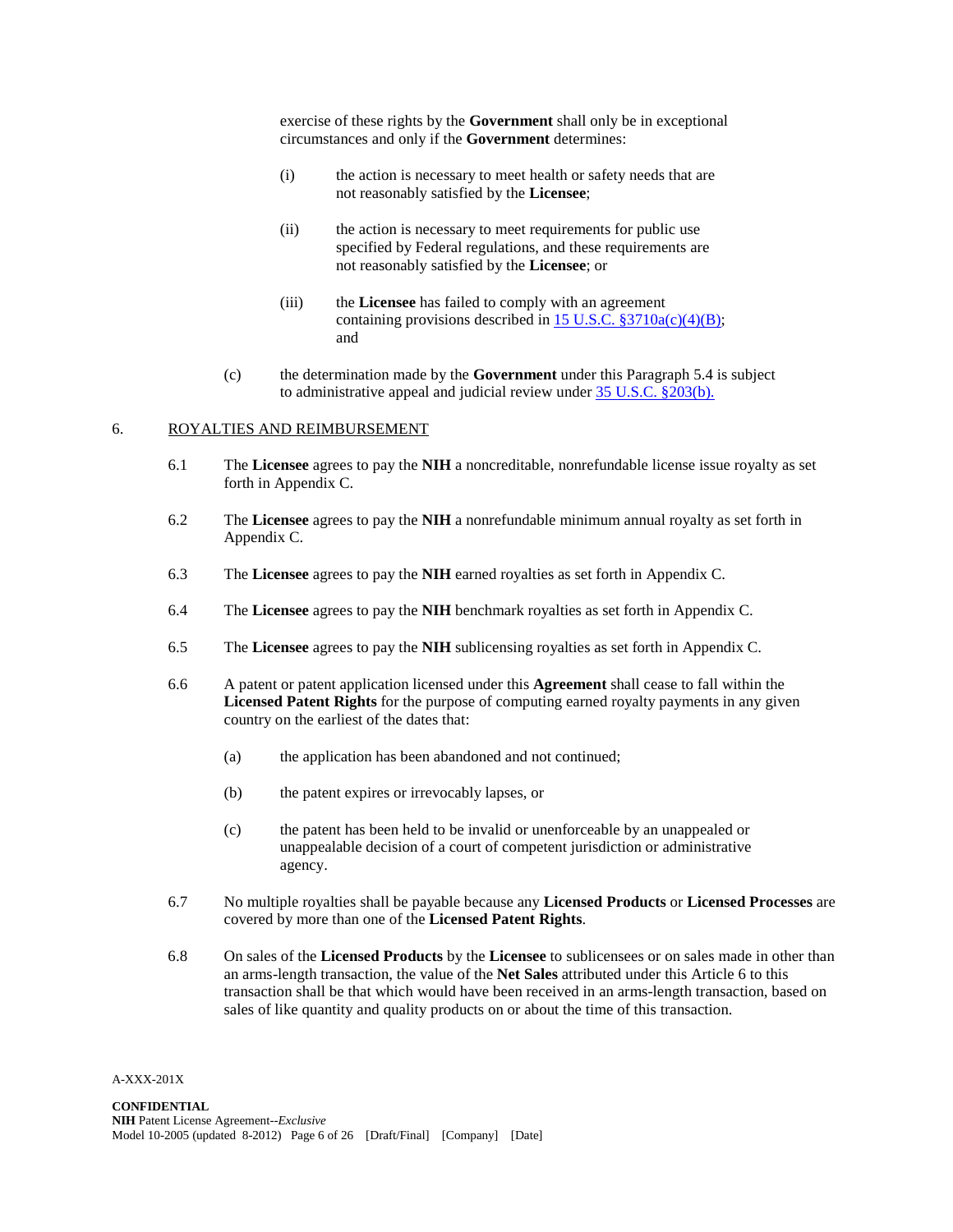- 6.9 With regard to unreimbursed expenses associated with the preparation, filing, prosecution, and maintenance of all patent applications and patents included within the **Licensed Patent Rights** and paid by the **NIH** prior to the effective date of this **Agreement**, the **Licensee** shall pay the **NIH**, as an additional royalty, within sixty (60) days of the **NIH's** submission of a statement and request for payment to the **Licensee**, an amount equivalent to these unreimbursed expenses previously paid by the **NIH**.
- 6.10 With regard to unreimbursed expenses associated with the preparation, filing, prosecution, and maintenance of all patent applications and patents included within the **Licensed Patent Rights** and paid by the **NIH** on or after the effective date of this **Agreement**, the **NIH**, at its sole option, may require the **Licensee**:
	- (a) to pay the **NIH** on an annual basis, within sixty (60) days of the **NIH's** submission of a statement and request for payment, a royalty amount equivalent to these unreimbursed expenses paid during the previous calendar year(s);
	- (b) to pay these unreimbursed expenses directly to the law firm employed by the **NIH** to handle these functions. However, in this event, the **NIH** and not the **Licensee** shall be the client of the law firm; or
	- (c) in limited circumstances, the **Licensee** may be given the right to assume responsibility for the preparation, filing, prosecution, or maintenance of any patent application or patent included with the **Licensed Patent Rights**. In that event, the **Licensee** shall directly pay the attorneys or agents engaged to prepare, file, prosecute, or maintain these patent applications or patents and shall provide the **NIH** with copies of each invoice associated with these services as well as documentation that these invoices have been paid.
- 6.11 The **NIH** agrees, upon written request, to provide the **Licensee** with summaries of patent prosecution invoices for which the **NIH** has requested payment from the **Licensee** under Paragraphs 6.9 and 6.10. The **Licensee** agrees that all information provided by the **NIH** related to patent prosecution costs shall be treated as confidential commercial information and shall not be released to a third party except as required by law or a court of competent jurisdiction.
- 6.12 The **Licensee** may elect to surrender its rights in any country of the **Licensed Territory** under any of the **Licensed Patent Rights** upon ninety (90) days written notice to the **NIH** and owe no payment obligation under Paragraph 6.10 for patent-related expenses paid in that country after ninety (90) days of the effective date of the written notice.

### 7. PATENT FILING, PROSECUTION, AND MAINTENANCE

7.1 Except as otherwise provided in this Article 7, the **NIH** agrees to take responsibility for, but to consult with, the **Licensee** in the preparation, filing, prosecution, and maintenance of any and all patent applications or patents included in the **Licensed Patent Rights** and shall furnish copies of relevant patent-related documents to the **Licensee**.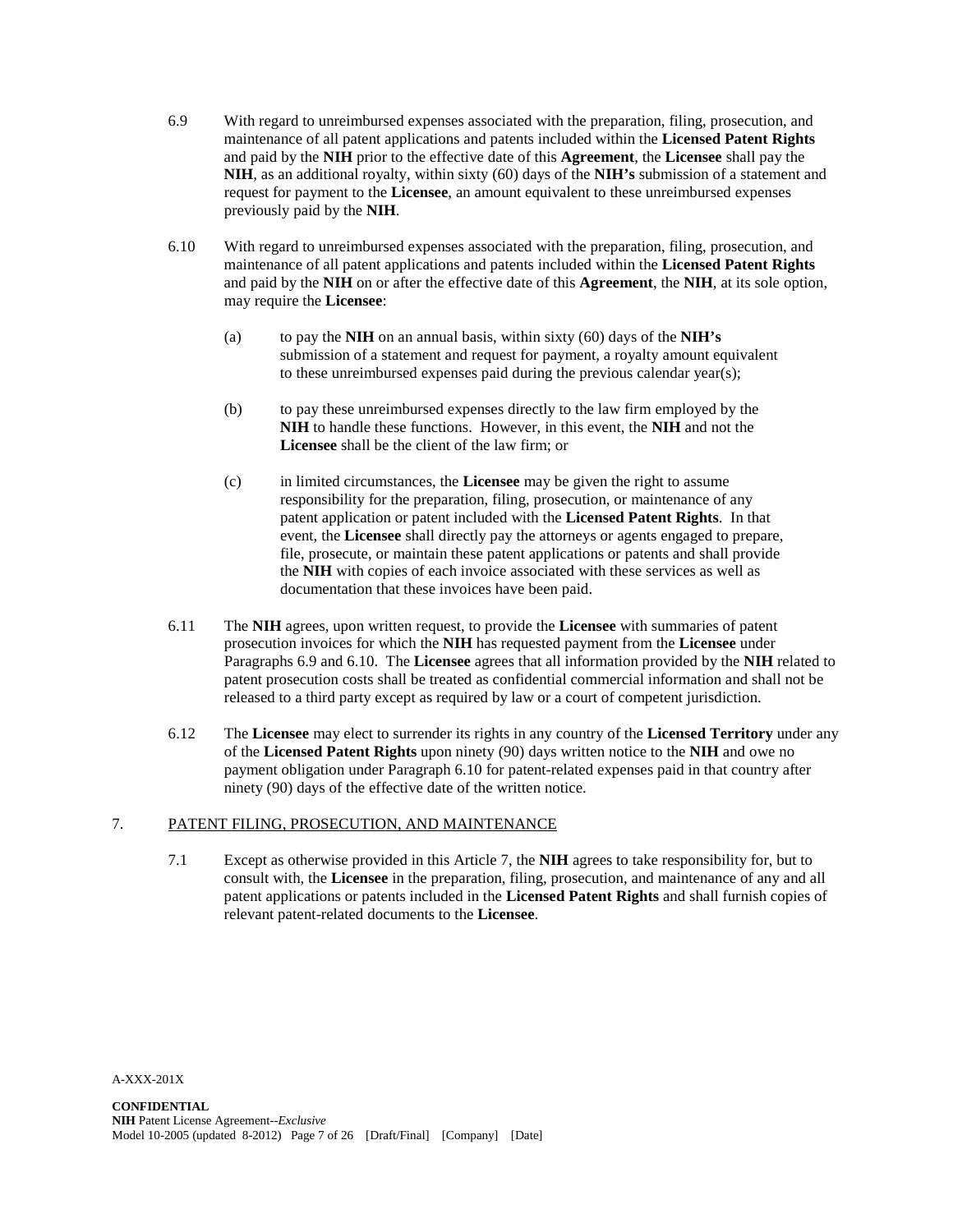- 7.2 Upon the **NIH's** written request, the **Licensee** shall assume the responsibility for the preparation, filing, prosecution, and maintenance of any and all patent applications or patents included in the **Licensed Patent Rights** and shall, on an ongoing basis, promptly furnish copies of all patent-related documents to the **NIH**. In this event, the **Licensee** shall, subject to the prior approval of the **NIH**, select registered patent attorneys or patent agents to provide these services on behalf of the **Licensee** and the **NIH**. The **NIH** shall provide appropriate powers of attorney and other documents necessary to undertake this action to the patent attorneys or patent agents providing these services. The **Licensee** and its attorneys or agents shall consult with the **NIH** in all aspects of the preparation, filing, prosecution and maintenance of patent applications and patents included within the **Licensed Patent Rights** and shall provide the **NIH** sufficient opportunity to comment on any document that the **Licensee** intends to file or to cause to be filed with the relevant intellectual property or patent office.
- 7.3 At any time, the **NIH** may provide the **Licensee** with written notice that the **NIH** wishes to assume control of the preparation, filing, prosecution, and maintenance of any and all patent applications or patents included in the **Licensed Patent Rights**. If the **NIH** elects to reassume these responsibilities, the **Licensee** agrees to cooperate fully with the **NIH**, its attorneys, and agents in the preparation, filing, prosecution, and maintenance of any and all patent applications or patents included in the **Licensed Patent Rights** and to provide the **NIH** with complete copies of any and all documents or other materials that the **NIH** deems necessary to undertake such responsibilities. The **Licensee** shall be responsible for all costs associated with transferring patent prosecution responsibilities to an attorney or agent of the **NIH's** choice.
- 7.4 Each party shall promptly inform the other as to all matters that come to its attention that may affect the preparation, filing, prosecution, or maintenance of the **Licensed Patent Rights** and permit each other to provide comments and suggestions with respect to the preparation, filing, prosecution, and maintenance of the **Licensed Patent Rights**, which comments and suggestions shall be considered by the other party.

### 8. RECORD KEEPING

8.1 The **Licensee** agrees to keep accurate and correct records of the **Licensed Products** made, used, sold, or imported and the **Licensed Processes** practiced under this **Agreement** appropriate to determine the amount of royalties due the **NIH**. These records shall be retained for at least five (5) years following a given reporting period and shall be available during normal business hours for inspection, at the expense of the **NIH**, by an accountant or other designated auditor selected by the **NIH** for the sole purpose of verifying reports and royalty payments hereunder. The accountant or auditor shall only disclose to the **NIH** information relating to the accuracy of reports and royalty payments made under this **Agreement**. If an inspection shows an underreporting or underpayment in excess of five percent (5%) for any twelve (12) month period, then the **Licensee** shall reimburse the **NIH** for the cost of the inspection at the time the **Licensee** pays the unreported royalties, including any additional royalties as required by Paragraph 9.8. All royalty payments required under this Paragraph shall be due within sixty (60) days of the date the **NIH** provides to the **Licensee** notice of the payment due.

#### 9. REPORTS ON PROGRESS, BENCHMARKS, SALES, AND PAYMENTS

9.1 Prior to signing this **Agreement**, the **Licensee** has provided the **NIH** with the **Commercial Development Plan** in Appendix E, under which the **Licensee** intends to bring the subject matter of the **Licensed Patent Rights** to the point of **Practical Application**. This **Commercial Development Plan** is hereby incorporated by reference into this **Agreement**. Based on this plan, performance **Benchmarks** are determined as specified in Appendix D.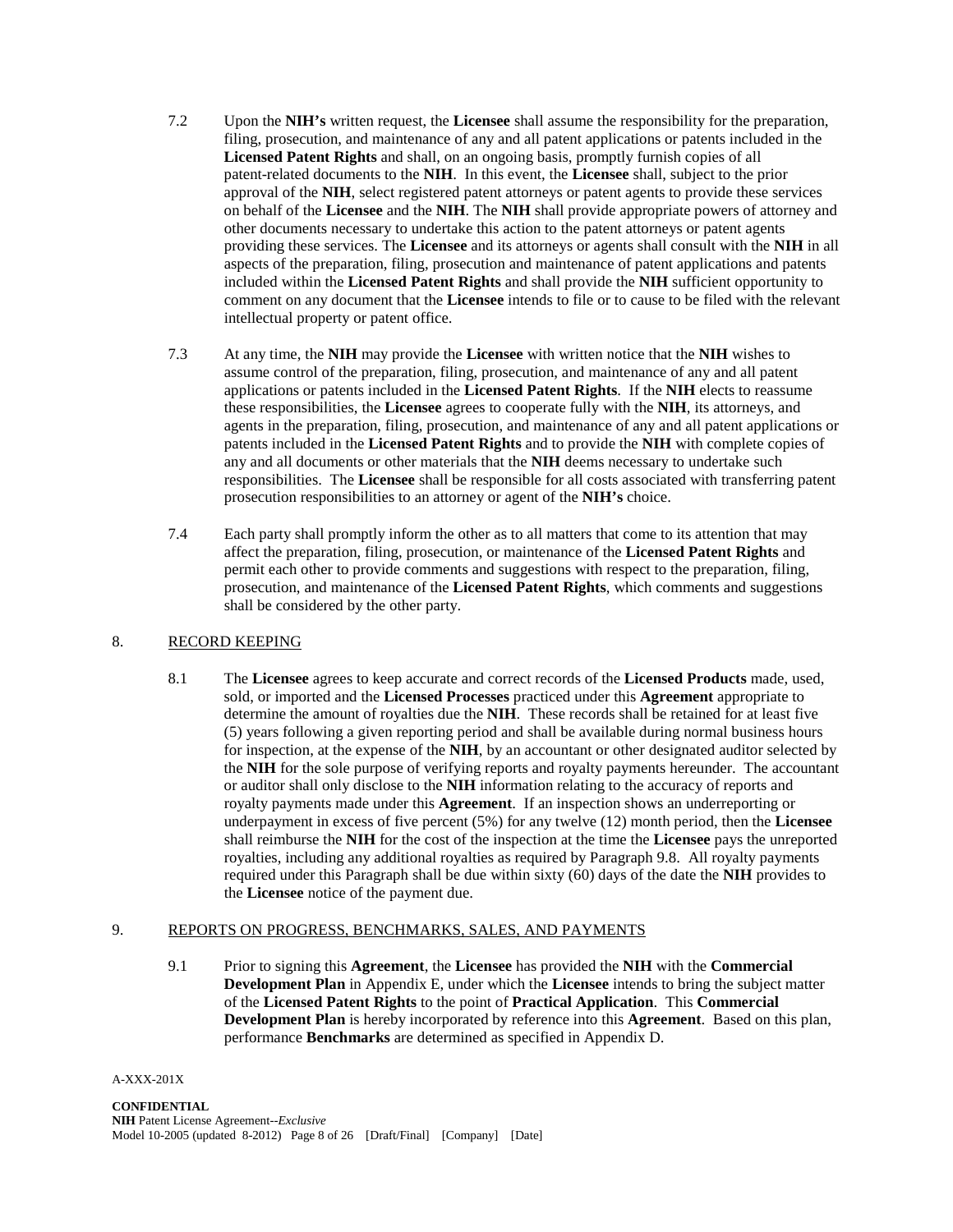- 9.2 The **Licensee** shall provide written annual reports on its product development progress or efforts to commercialize under the **Commercial Development Plan** for each of the **Licensed Fields of Use** within sixty (60) days after December 31 of each calendar year. These progress reports shall include, but not be limited to: progress on research and development, status of applications for regulatory approvals, manufacture and status of sublicensing, marketing, importing, and sales during the preceding calendar year, as well as, plans for the present calendar year. The **NIH** also encourages these reports to include information on any of the **Licensee's** public service activities that relate to the **Licensed Patent Rights**. If reported progress differs from that projected in the **Commercial Development Plan** and **Benchmarks**, the **Licensee** shall explain the reasons for these differences. In the annual report, the **Licensee** may propose amendments to the **Commercial Development Plan**, acceptance of which by the **NIH** may not be denied unreasonably. The **Licensee** agrees to provide any additional information reasonably required by the **NIH** to evaluate the **Licensee's** performance under this **Agreement**. The **Licensee** may amend the **Benchmarks** at any time upon written approval by the **NIH**. The **NIH** shall not unreasonably withhold approval of any request of the **Licensee** to extend the time periods of this schedule if the request is supported by a reasonable showing by the **Licensee** of diligence in its performance under the **Commercial Development Plan** and toward bringing the **Licensed Products** to the point of **Practical Application** as defined in 37 C.F.R. [§404.3\(d\).](http://ecfr.gpoaccess.gov/cgi/t/text/text-idx?c=ecfr&sid=23704c65e52739c7c4aaafbf1a2d11ba&rgn=div8&view=text&node=37:1.0.4.13.2.0.177.3&idno=37) The **Licensee** shall amend the **Commercial Development Plan** and **Benchmarks** at the request of the **NIH** to address any **Licensed Fields of Use** not specifically addressed in the plan originally submitted.
- 9.3 The **Licensee** shall report to the **NIH** the dates for achieving **Benchmarks** specified in Appendix D and the **First Commercial Sale** in each country in the **Licensed Territory** within thirty (30) days of such occurrences.
- 9.4 The **Licensee** shall submit to the **NIH**, within sixty (60) days after each calendar half-year ending June 30 and December 31, a royalty report, as described in the example in Appendix F, setting forth for the preceding half-year period the amount of the **Licensed Products** sold or **Licensed Processes** practiced by or on behalf of the **Licensee** in each country within the **Licensed Territory**, the **Net Sales**, and the amount of royalty accordingly due. With each royalty report, the **Licensee** shall submit payment of earned royalties due. If no earned royalties are due to the **NIH** for any reporting period, the written report shall so state. The royalty report shall be certified as correct by an authorized officer of the **Licensee** and shall include a detailed listing of all deductions made under Paragraph 2.13 to determine **Net Sales** made under Article 6 to determine royalties due. The royalty report shall also identify the site of manufacture for the **Licensed Product(s)** sold in the United States.
- 9.5 The **Licensee** agrees to forward semi-annually to the **NIH** a copy of these reports received by the **Licensee** from its sublicensees during the preceding half-year period as shall be pertinent to a royalty accounting to the **NIH** by the **Licensee** for activities under the sublicense.
- 9.6 Royalties due under Article 6 shall be paid in U.S. dollars and payment options are listed in Appendix G. For conversion of foreign currency to U.S. dollars, the conversion rate shall be the New York foreign exchange rate quoted in *The Wall Street Journal* on the day that the payment is due. Any loss of exchange, value, taxes, or other expenses incurred in the transfer or conversion to U.S. dollars shall be paid entirely by the **Licensee**. The royalty report required by Paragraph 9.4 shall be mailed to the **NIH** at its address for **Agreement** Notices indicated on the Signature Page.
- 9.7 The **Licensee** shall be solely responsible for determining if any tax on royalty income is owed outside the United States and shall pay the tax and be responsible for all filings with appropriate agencies of foreign governments.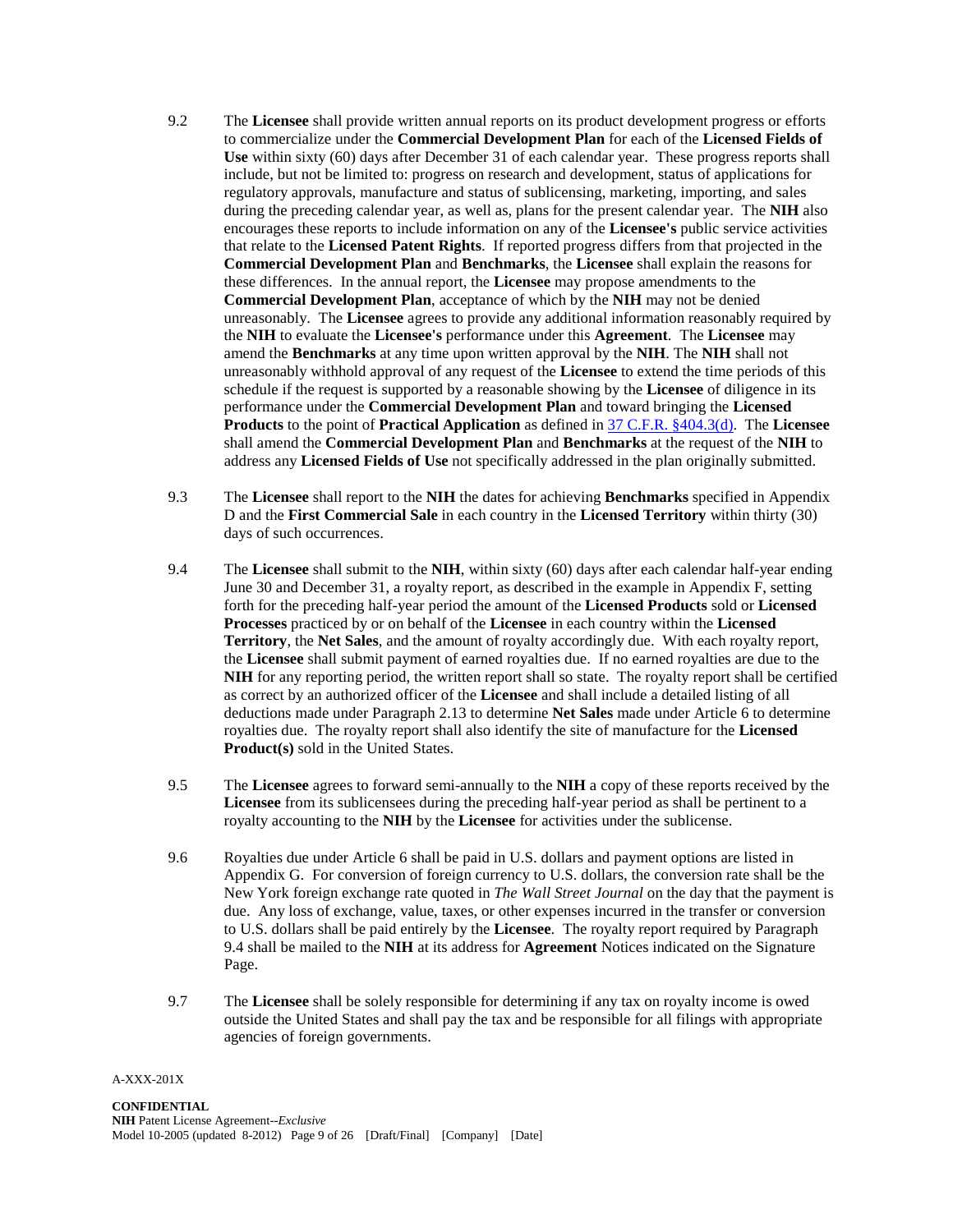- 9.8 Additional royalties may be assessed by the **NIH** on any payment that is more than ninety (90) days overdue at the rate of one percent  $(1\%)$  per month. This one percent  $(1\%)$  per month rate may be applied retroactively from the original due date until the date of receipt by the **NIH** of the overdue payment and additional royalties. The payment of any additional royalties shall not prevent the **NIH** from exercising any other rights it may have as a consequence of the lateness of any payment.
- 9.9 All plans and reports required by this Article 9 and marked "confidential" by the **Licensee** shall, to the extent permitted by law, be treated by the **NIH** as commercial and financial information obtained from a person and as privileged and confidential, and any proposed disclosure of these records by the **NIH** under the Freedom of Information Act (FOIA), [5 U.S.C.](http://frwebgate.access.gpo.gov/cgi-bin/usc.cgi?ACTION=RETRIEVE&FILE=$$xa$$busc5.wais&start=187300&SIZE=125455&TYPE=TEXT) §552 shall be subject to the predisclosure notification requirements of [45 C.F.R.](http://edocket.access.gpo.gov/cfr_2002/octqtr/45cfr5.65.htm) §5.65(d).

### 10. PERFORMANCE

- 10.1 The **Licensee** shall use its reasonable commercial efforts to bring the **Licensed Products** and the **Licensed Processes** to **Practical Application**. "Reasonable commercial efforts" for the purposes of this provision shall include adherence to the **Commercial Development Plan** in Appendix E and performance of the **Benchmarks** in Appendix D. The efforts of a sublicensee shall be considered the efforts of the **Licensee**.
- 10.2 Upon the **First Commercial Sale**, until the expiration or termination of this **Agreement**, the **Licensee** shall use its reasonable commercial efforts to make the **Licensed Products** and the **Licensed Processes** reasonably accessible to the United States public.
- 10.3 The **Licensee** agrees, after its **First Commercial Sale,** to make reasonable quantities of the **Licensed Products** or materials produced through the use of the **Licensed Processes** available to patient assistance programs.
- 10.4 The **Licensee** agrees, after its **First Commercial Sale** and as part of its marketing and product promotion, to develop educational materials (e.g., brochures, website, etc.) directed to patients and physicians detailing the **Licensed Products** or medical aspects of the prophylactic and therapeutic uses of the **Licensed Products**.
- 10.5 The **Licensee** agrees to supply, to the Mailing Address for **Agreement** Notices indicated on the Signature Page, the Office of Technology Transfer, **NIH** with inert samples of the **Licensed Products** or the **Licensed Processes** or their packaging for educational and display purposes only.

### 11. INFRINGEMENT AND PATENT ENFORCEMENT

- 11.1 The **NIH** and the **Licensee** agree to notify each other promptly of each infringement or possible infringement of the **Licensed Patent Rights**, as well as, any facts which may affect the validity, scope, or enforceability of the **Licensed Patent Rights** of which either party becomes aware.
- 11.2 Pursuant to this **Agreement** and the provisions of [35 U.S.C.](http://frwebgate.access.gpo.gov/cgi-bin/usc.cgi?ACTION=BROWSE&TITLE=35USCPIII&PDFS=YES) Chapter 29, the **Licensee** may:
	- (a) bring suit in its own name, at its own expense, and on its own behalf for infringement of presumably valid claims in the **Licensed Patent Rights**;
	- (b) in any suit, enjoin infringement and collect for its use, damages, profits, and awards of whatever nature recoverable for the infringement; or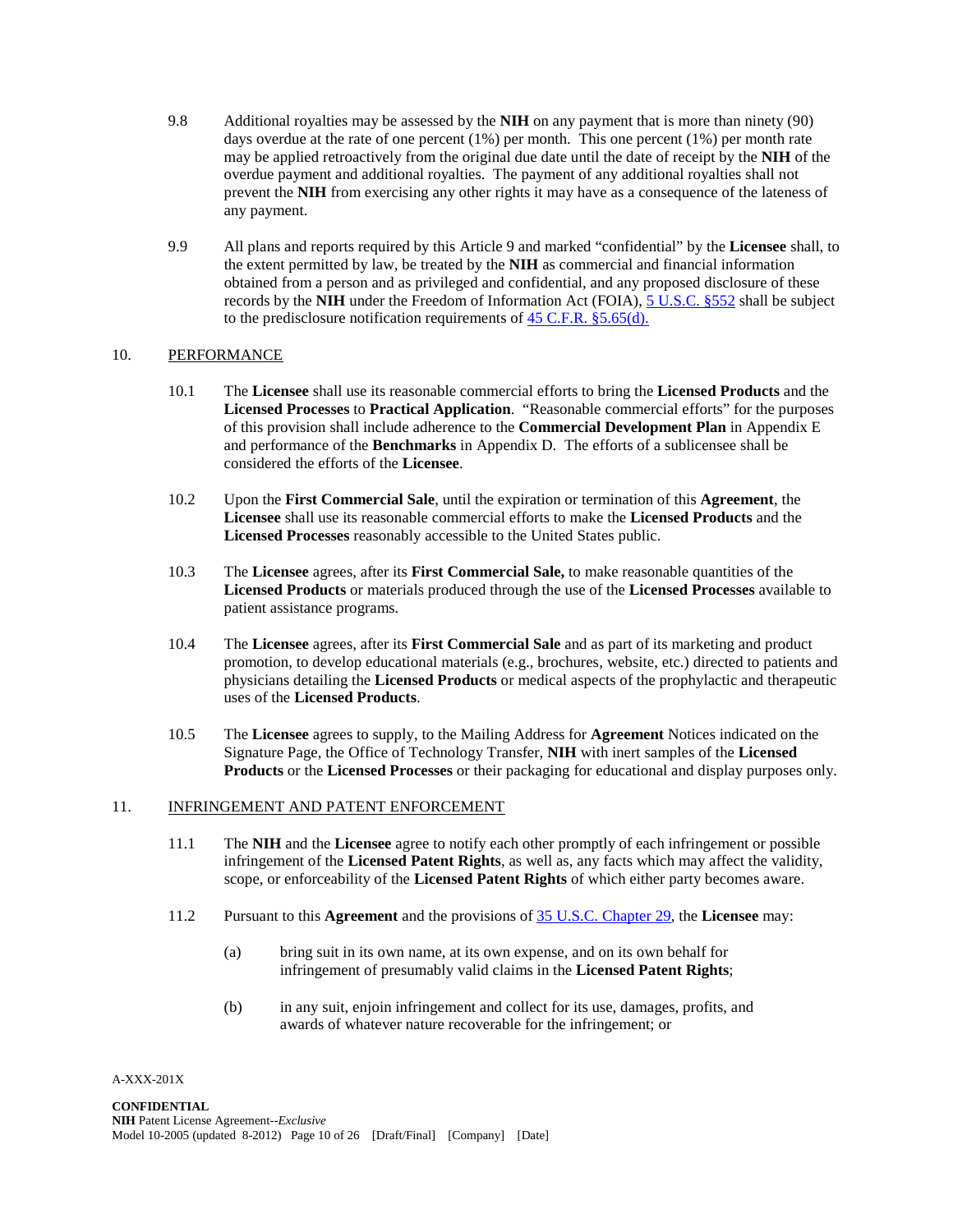- (c) settle any claim or suit for infringement of the **Licensed Patent Rights** provided, however, that the **NIH** and appropriate **Government** authorities shall have the first right to take such actions; and
- (d) if the **Licensee** desires to initiate a suit for patent infringement, the **Licensee** shall notify the **NIH** in writing. If the **NIH** does not notify the **Licensee** of its intent to pursue legal action within ninety (90) days, the **Licensee** shall be free to initiate suit. The **NIH** shall have a continuing right to intervene in the suit. The **Licensee** shall take no action to compel the **Government** either to initiate or to join in any suit for patent infringement. The **Licensee** may request the **Government** to initiate or join in any suit if necessary to avoid dismissal of the suit. Should the **Government** be made a party to any suit, the **Licensee** shall reimburse the **Government** for any costs, expenses, or fees which the **Government** incurs as a result of the motion or other action, including all costs incurred by the **Government** in opposing the motion or other action. In all cases, the **Licensee** agrees to keep the **NIH** reasonably apprised of the status and progress of any litigation. Before the **Licensee** commences an infringement action, the **Licensee** shall notify the **NIH** and give careful consideration to the views of the **NIH** and to any potential effects of the litigation on the public health in deciding whether to bring suit.
- 11.3 In the event that a declaratory judgment action alleging invalidity or non-infringement of any of the **Licensed Patent Rights** shall be brought against the **Licensee** or raised by way of counterclaim or affirmative defense in an infringement suit brought by the **Licensee** under Paragraph 11.2, pursuant to this **Agreement** and the provisions of [35 U.S.C.](http://frwebgate.access.gpo.gov/cgi-bin/usc.cgi?ACTION=BROWSE&TITLE=35USCPIII&PDFS=YES) Part 29 or other statutes, the **Licensee** may:
	- (a) defend the suit in its own name, at its own expense, and on its own behalf for presumably valid claims in the **Licensed Patent Rights**;
	- (b) in any suit, ultimately to enjoin infringement and to collect for its use, damages, profits, and awards of whatever nature recoverable for the infringement; and
	- (c) settle any claim or suit for declaratory judgment involving the **Licensed Patent Rights**-provided, however, that the **NIH** and appropriate **Government** authorities shall have the first right to take these actions and shall have a continuing right to intervene in the suit; and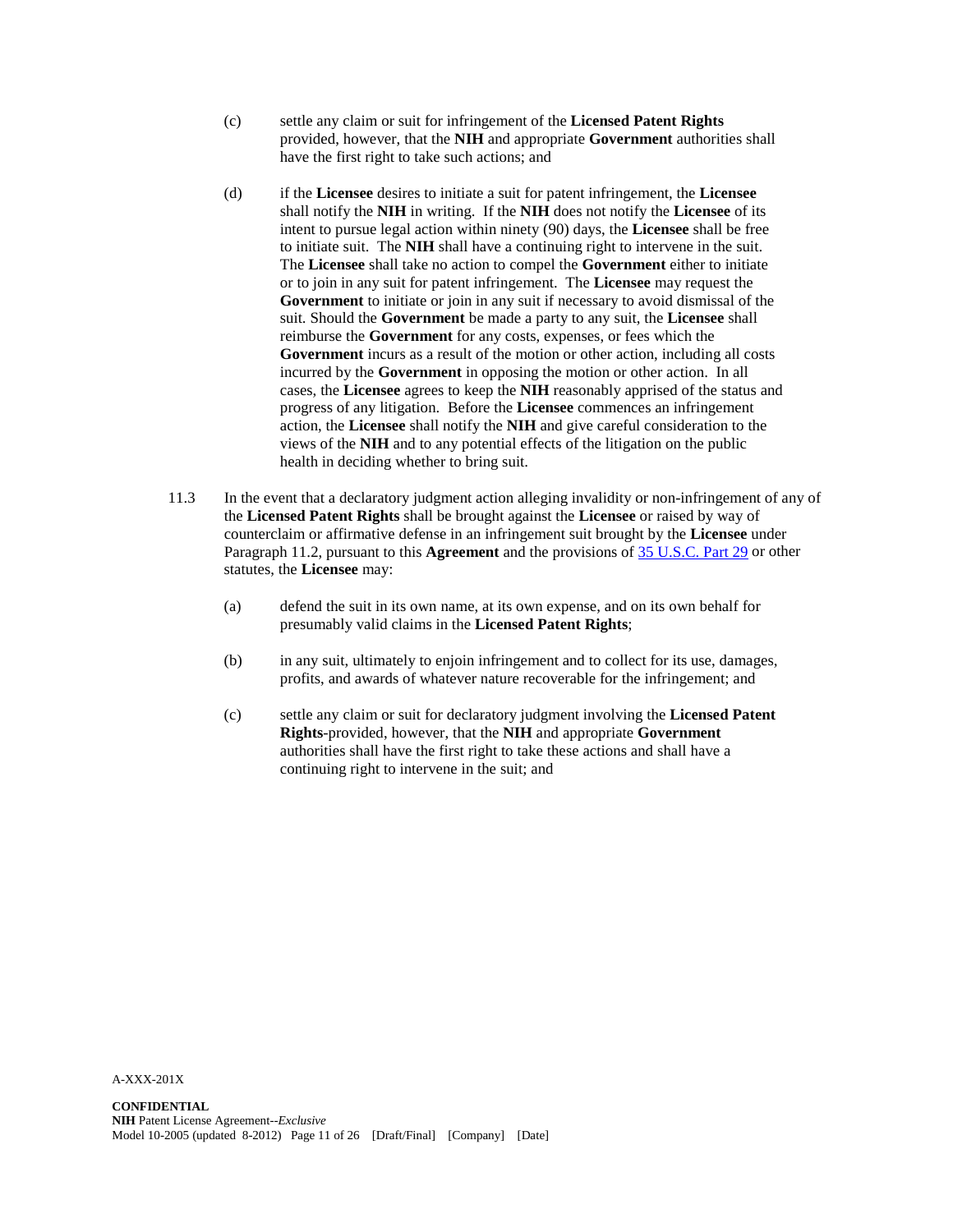- (d) if the **NIH** does not notify the **Licensee** of its intent to respond to the legal action within a reasonable time, the **Licensee** shall be free to do so. The **Licensee** shall take no action to compel the **Government** either to initiate or to join in any declaratory judgment action. The **Licensee** may request the **Government** to initiate or to join any suit if necessary to avoid dismissal of the suit. Should the **Government** be made a party to any suit by motion or any other action of the **Licensee**, the **Licensee** shall reimburse the **Government** for any costs, expenses, or fees, which the **Government** incurs as a result of the motion or other action. If the **Licensee** elects not to defend against the declaratory judgment action, the **NIH**, at its option, may do so at its own expense. In all cases, the **Licensee** agrees to keep the **NIH** reasonably apprised of the status and progress of any litigation. Before the **Licensee** commences an infringement action, the **Licensee** shall notify the **NIH** and give careful consideration to the views of the **NIH** and to any potential effects of the litigation on the public health in deciding whether to bring suit.
- 11.4 In any action under Paragraphs 11.2 or 11.3 the expenses including costs, fees, attorney fees, and disbursements, shall be paid by the **Licensee**. The value of any recovery made by the **Licensee** through court judgment or settlement shall be treated as **Net Sales** and subject to earned royalties.
- 11.5 The **NIH** shall cooperate fully with the **Licensee** in connection with any action under Paragraphs 11.2 or 11.3. The **NIH** agrees promptly to provide access to all necessary documents and to render reasonable assistance in response to a request by the **Licensee**.

### 12. NEGATION OF WARRANTIES AND INDEMNIFICATION

- 12.1 The **NIH** offers no warranties other than those specified in Article 1.
- 12.2 The **NIH** does not warrant the validity of the **Licensed Patent Rights** and makes no representations whatsoever with regard to the scope of the **Licensed Patent Rights**, or that the **Licensed Patent Rights** may be exploited without infringing other patents or other intellectual property rights of third parties.
- 12.3 THE **NIH** MAKES NO WARRANTIES, EXPRESS OR IMPLIED, OF MERCHANTABILITY OR FITNESS FOR A PARTICULAR PURPOSE OF ANY SUBJECT MATTER DEFINED BY THE CLAIMS OF THE **LICENSED PATENT RIGHTS** OR TANGIBLE MATERIALS RELATED THERETO.
- 12.4 The **NIH** does not represent that it shall commence legal actions against third parties infringing the **Licensed Patent Rights**.
- 12.5 The **Licensee** shall indemnify and hold the **NIH**, its employees, students, fellows, agents, and consultants harmless from and against all liability, demands, damages, expenses, and losses, including but not limited to death, personal injury, illness, or property damage in connection with or arising out of:
	- (a) the use by or on behalf of the **Licensee**, its sublicensees, directors, employees, or third parties of any **Licensed Patent Rights**; or
	- (b) the design, manufacture, distribution, or use of any **Licensed Products**, **Licensed Processes** or materials by the **Licensee**, or other products or processes developed in connection with or arising out of the **Licensed Patent Rights**.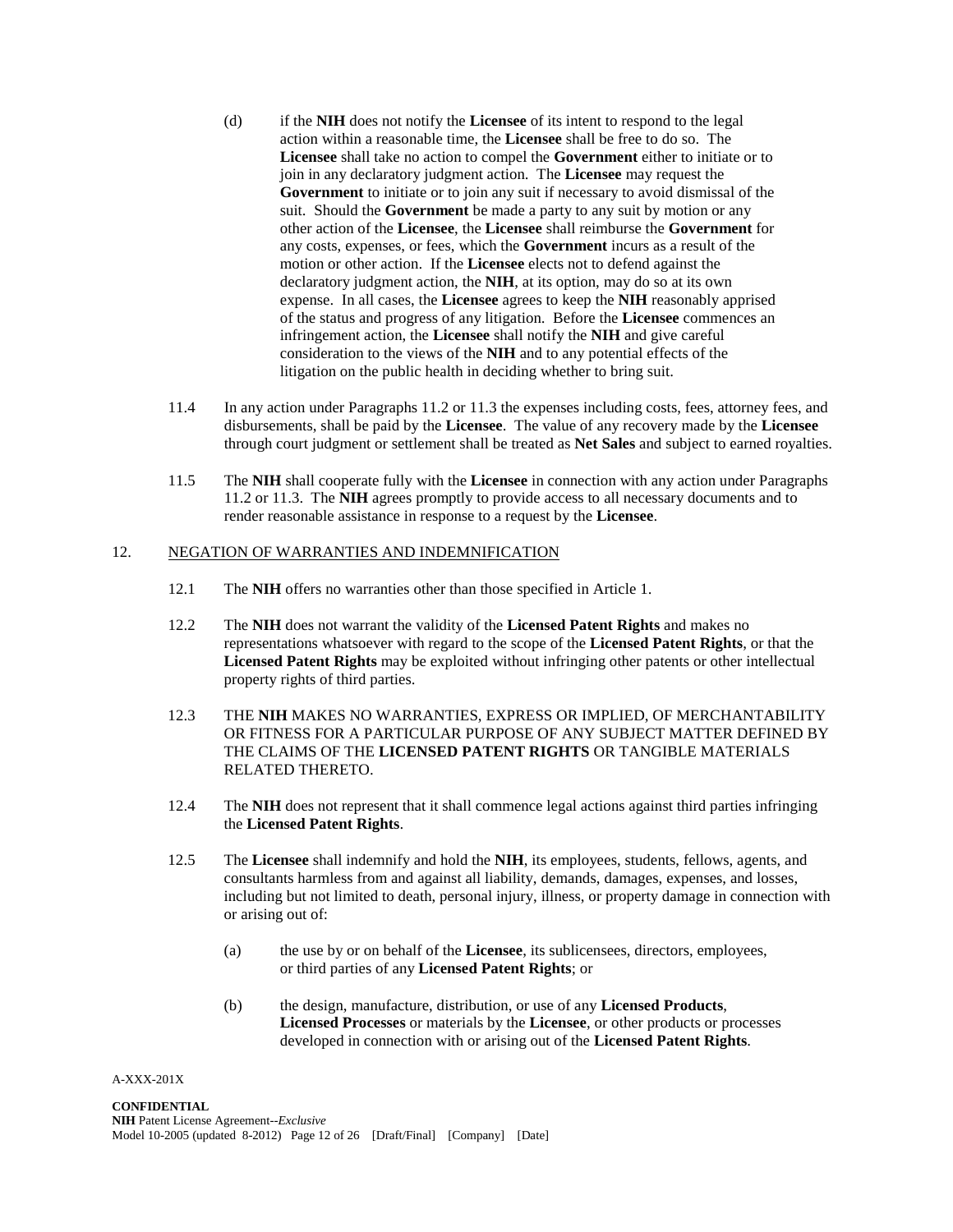12.6 The **Licensee** agrees to maintain a liability insurance program consistent with sound business practice.

### 13. TERM, TERMINATION, AND MODIFICATION OF RIGHTS

- 13.1 This **Agreement** is effective when signed by all parties, unless the provisions of Paragraph 14.16 are not fulfilled, and shall extend to the expiration of the last to expire of the **Licensed Patent Rights** unless sooner terminated as provided in this Article 13.
- 13.2 In the event that the **Licensee** is in default in the performance of any material obligations under this **Agreement**, including but not limited to the obligations listed in Paragraph 13.5, and if the default has not been remedied within ninety (90) days after the date of notice in writing of the default, the **NIH** may terminate this **Agreement** by written notice and pursue outstanding royalties owed through procedures provided by the [Federal Debt Collection Act.](http://www.law.cornell.edu/uscode/uscode15/usc_sup_01_15_10_41_20_V.html)
- 13.3 In the event that the **Licensee** becomes insolvent, files a petition in bankruptcy, has such a petition filed against it, determines to file a petition in bankruptcy, or receives notice of a third party's intention to file an involuntary petition in bankruptcy, the **Licensee** shall immediately notify the **NIH** in writing.
- 13.4 The **Licensee** shall have a unilateral right to terminate this **Agreement** or any licenses in any country or territory by giving the **NIH** sixty (60) days written notice to that effect.
- 13.5 The **NIH** shall specifically have the right to terminate or modify, at its option, this **Agreement**, if the **NIH** determines that the **Licensee**:
	- (a) is not executing the **Commercial Development Plan** submitted with its request for a license and the **Licensee** cannot otherwise demonstrate to the **NIH's** satisfaction that the **Licensee** has taken, or can be expected to take within a reasonable time, effective steps to achieve the **Practical Application** of the **Licensed Products** or the **Licensed Processes**;
	- (b) has not achieved the **Benchmarks** as may be modified under Paragraph 9.2;
	- (c) has willfully made a false statement of, or willfully omitted a material fact in the license application or in any report required by this **Agreement**;
	- (d) has committed a material breach of a covenant or agreement contained in this **Agreement**;
	- (e) is not keeping the **Licensed Products** or the **Licensed Processes** reasonably available to the public after commercial use commences;
	- (f) cannot reasonably satisfy unmet health and safety needs; or
	- (g) cannot reasonably justify a failure to comply with the domestic production requirement of Paragraph 5.2 unless waived.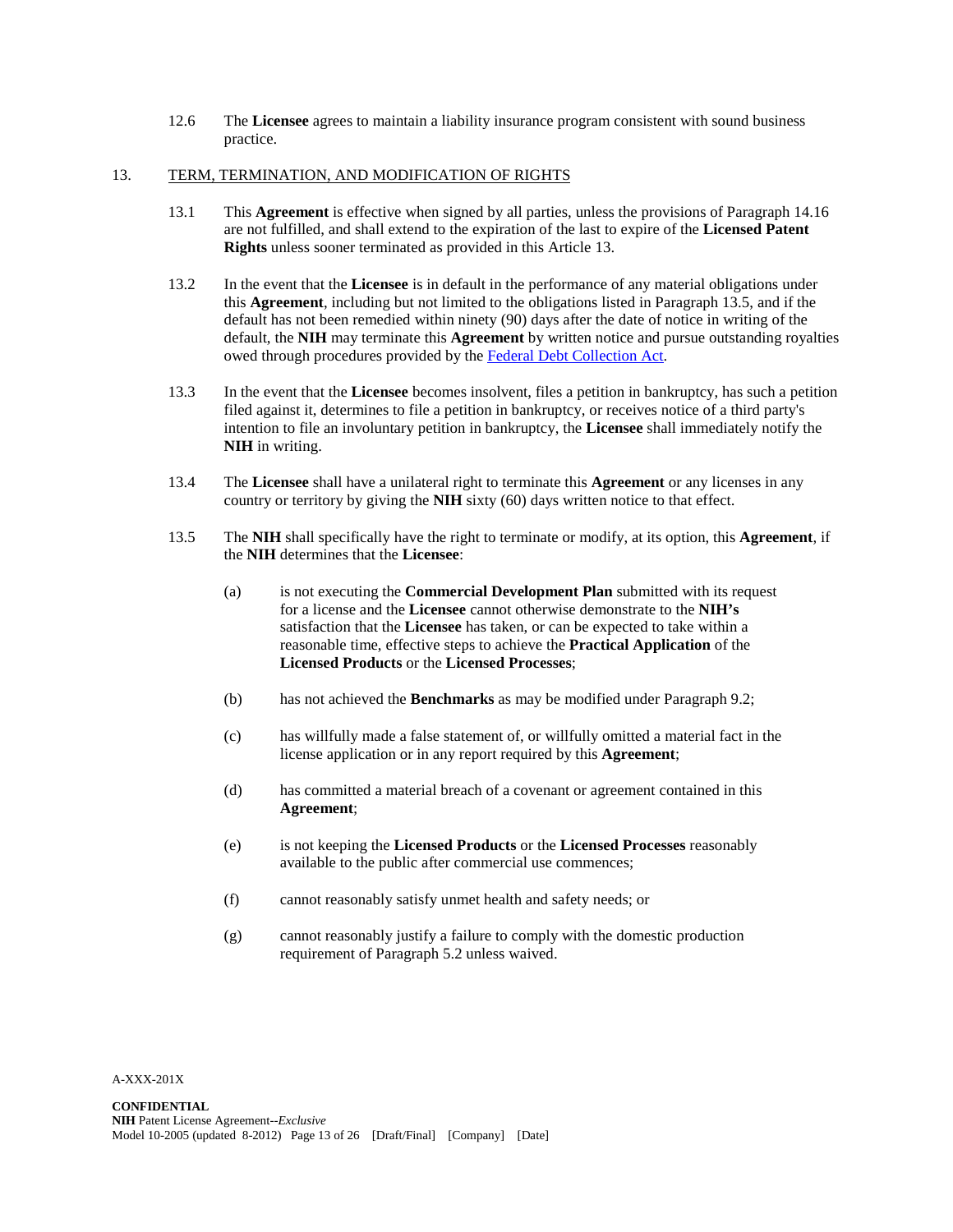- 13.6 In making the determination referenced in Paragraph 13.5, the **NIH** shall take into account the normal course of such commercial development programs conducted with sound and reasonable business practices and judgment and the annual reports submitted by the **Licensee** under Paragraph 9.2. Prior to invoking termination or modification of this **Agreement** under Paragraph 13.5, the **NIH** shall give written notice to the **Licensee** providing the **Licensee** specific notice of, and a ninety (90) day opportunity to respond to, the **NIH's** concerns as to the items referenced in 13.5(a)-13.5(g). If the **Licensee** fails to alleviate the **NIH's** concerns as to the items referenced in 13.5(a)-13.5(g) or fails to initiate corrective action to the **NIH's** satisfaction, the **NIH** may terminate this **Agreement**.
- 13.7 When the public health and safety so require, and after written notice to the **Licensee** providing the **Licensee** a sixty (60) day opportunity to respond, the **NIH** shall have the right to require the **Licensee** to grant sublicenses to responsible applicants, on reasonable terms, in any **Licensed Fields of Use** under the **Licensed Patent Rights**, unless the **Licensee** can reasonably demonstrate that the granting of the sublicense would not materially increase the availability to the public of the subject matter of the **Licensed Patent Rights**. The **NIH** shall not require the granting of a sublicense unless the responsible applicant has first negotiated in good faith with the **Licensee**.
- 13.8 The **NIH** reserves the right according to 35 U.S.C. [§209\(d\)\(3\)](http://frwebgate.access.gpo.gov/cgi-bin/usc.cgi?ACTION=RETRIEVE&FILE=$$xa$$busc35.wais&start=560691&SIZE=6621&TYPE=TEXT) to terminate or modify this **Agreement** if it is determined that this action is necessary to meet the requirements for public use specified by federal regulations issued after the date of the license and these requirements are not reasonably satisfied by the **Licensee**.
- 13.9 Within thirty (30) days of receipt of written notice of the **NIH's** unilateral decision to modify or terminate this **Agreement**, the **Licensee** may, consistent with the provisions of 37 C.F.R. §[404.11,](http://ecfr.gpoaccess.gov/cgi/t/text/text-idx?c=ecfr&sid=b297ad6fa0fdbb0d78921540c692200c&rgn=div8&view=text&node=37:1.0.4.13.2.0.177.11&idno=37) appeal the decision by written submission to the designated **NIH** official. The decision of the designated **NIH** official shall be the final agency decision. The **Licensee** may thereafter exercise any and all administrative or judicial remedies that may be accessible.
- 13.10 Within ninety (90) days of expiration or termination of this **Agreement** under this Article 13, a final report shall be submitted by the **Licensee**. Any royalty payments, including those incurred but not yet paid (such as the full minimum annual royalty), and those related to patent expenses, due to the **NIH** shall become immediately due and payable upon termination or expiration. If terminated under this Article 13, sublicensees may elect to convert their sublicenses to direct licenses with the **NIH** pursuant to Paragraph 4.3. Unless otherwise specifically provided for under this **Agreement**, upon termination or expiration of this **Agreement**, the **Licensee** shall return all **Licensed Products** or other materials included within the **Licensed Patent Rights** to the **NIH** or provide the **NIH** with certification of the destruction thereof. The **Licensee** may not be granted additional **NIH** licenses if the final reporting requirement is not fulfilled.

### 14. GENERAL PROVISIONS

- 14.1 Neither party may waive or release any of its rights or interests in this **Agreement** except in writing. The failure of the **Government** to assert a right hereunder or to insist upon compliance with any term or condition of this **Agreement** shall not constitute a waiver of that right by the **Government** or excuse a similar subsequent failure to perform any of these terms or conditions by the **Licensee**.
- 14.2 This **Agreement** constitutes the entire agreement between the parties relating to the subject matter of the **Licensed Patent Rights**, the **Licensed Products** and the **Licensed Processes**, and all prior negotiations, representations, agreements, and understandings are merged into, extinguished by, and completely expressed by this **Agreement**.

A-XXX-201X

#### **CONFIDENTIAL**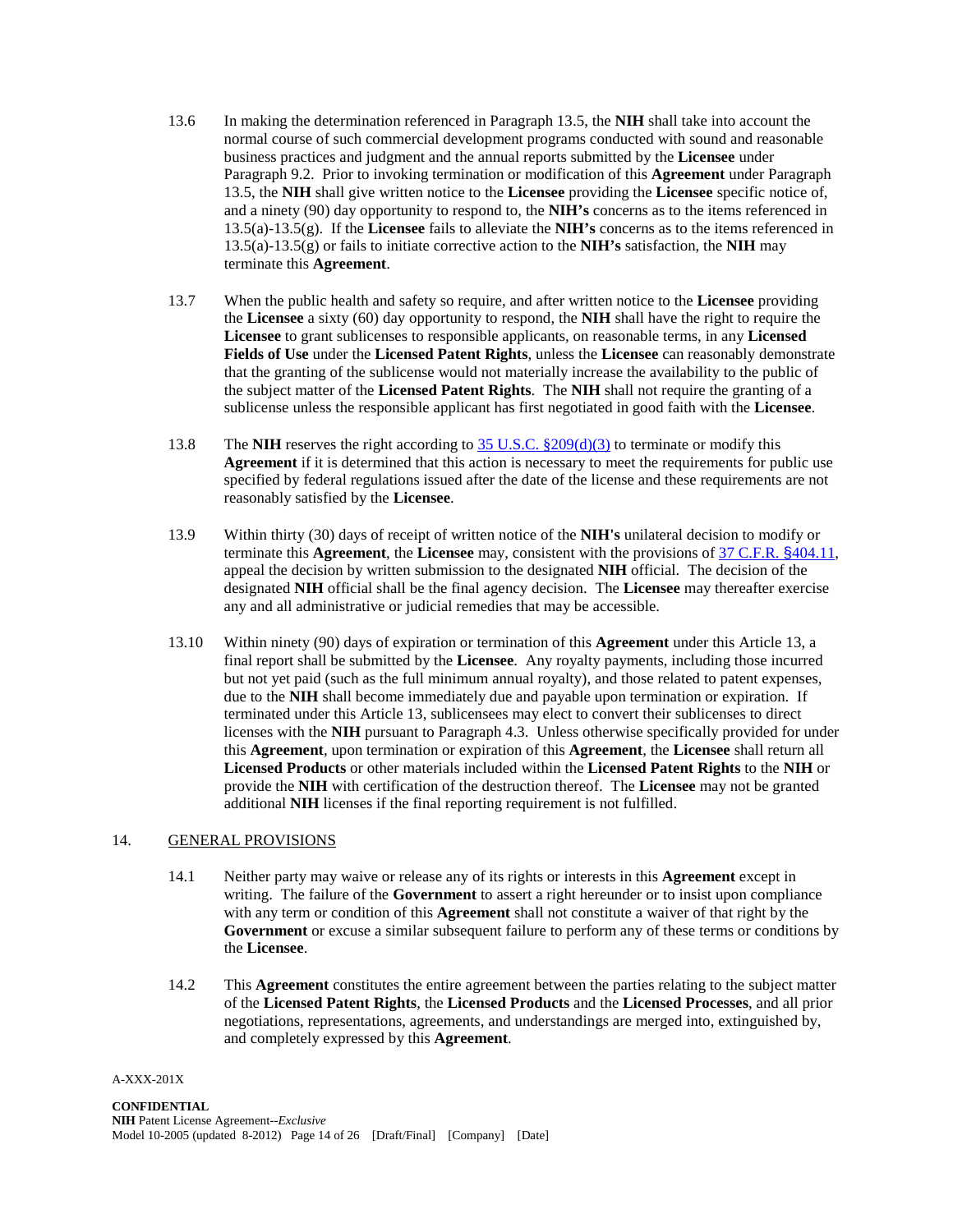- 14.3 The provisions of this **Agreement** are severable, and in the event that any provision of this **Agreement** shall be determined to be invalid or unenforceable under any controlling body of law, this determination shall not in any way affect the validity or enforceability of the remaining provisions of this **Agreement**.
- 14.4 If either party desires a modification to this **Agreement**, the parties shall, upon reasonable notice of the proposed modification by the party desiring the change, confer in good faith to determine the desirability of the modification. No modification shall be effective until a written amendment is signed by the signatories to this **Agreement** or their designees.
- 14.5 The construction, validity, performance, and effect of this **Agreement** shall be governed by Federal law as applied by the Federal courts in the District of Columbia.
- 14.6 All **Agreement** notices required or permitted by this **Agreement** shall be given by prepaid, first class, registered or certified mail or by an express/overnight delivery service provided by a commercial carrier, properly addressed to the other party at the address designated on the following Signature Page, or to another address as may be designated in writing by the other party. **Agreement** notices shall be considered timely if the notices are received on or before the established deadline date or sent on or before the deadline date as verifiable by U.S. Postal Service postmark or dated receipt from a commercial carrier. Parties should request a legibly dated U.S. Postal Service postmark or obtain a dated receipt from a commercial carrier or the U.S. Postal Service. Private metered postmarks shall not be acceptable as proof of timely mailing.
- 14.7 This **Agreement** shall not be assigned or otherwise transferred (including any transfer by legal process or by operation of law, and any transfer in bankruptcy or insolvency, or in any other compulsory procedure or order of court) except to the **Licensee's Affiliate(s)** without the prior written consent of the **NIH**. The parties agree that the identity of the parties is material to the formation of this **Agreement** and that the obligations under this **Agreement** are nondelegable. In the event that the **NIH** approves a proposed assignment, the **Licensee** shall pay the **NIH**, as an additional royalty, one percent (1%) of the fair market value of any consideration received for any assignment of this **Agreement** within sixty (60) days of the assignment.
- 14.8 The **Licensee** agrees in its use of any **NIH**-supplied materials to comply with all applicable statutes, regulations, and guidelines, including **NIH** and **HHS** regulations and guidelines. The **Licensee** agrees not to use the materials for research involving human subjects or clinical trials in the United States without complying with [21 C.F.R.](http://www.access.gpo.gov/nara/cfr/waisidx_02/21cfr50_02.html) Part 50 and 45 [C.F.R.](http://www.access.gpo.gov/nara/cfr/waisidx_03/45cfr46_03.html) Part 46. The **Licensee** agrees not to use the materials for research involving human subjects or clinical trials outside of the United States without notifying the **NIH**, in writing, of the research or trials and complying with the applicable regulations of the appropriate national control authorities. Written notification to the **NIH** of research involving human subjects or clinical trials outside of the United States shall be given no later than sixty (60) days prior to commencement of the research or trials.
- 14.9 The **Licensee** acknowledges that it is subject to and agrees to abide by the United States laws and regulations (including the [Export Administration Act of 1979](http://www.access.gpo.gov/bis/ear/txt/legalauthority.txt) and [Arms Export Control Act\)](http://uscode.house.gov/uscode-cgi/fastweb.exe?getdoc+uscview+t21t25+2719+0++%28%29%20%20AND%20%28%2822%29%20ADJ%20USC%29%3ACITE%20AND%20%28USC%20w%2F10%20%282778%29%29%3ACITE) controlling the export of technical data, computer software, laboratory prototypes, biological material, and other commodities. The transfer of these items may require a license from the appropriate agency of the U.S. **Government** or written assurances by the **Licensee** that it shall not export these items to certain foreign countries without prior approval of this agency. The **NIH** neither represents that a license is or is not required or that, if required, it shall be issued.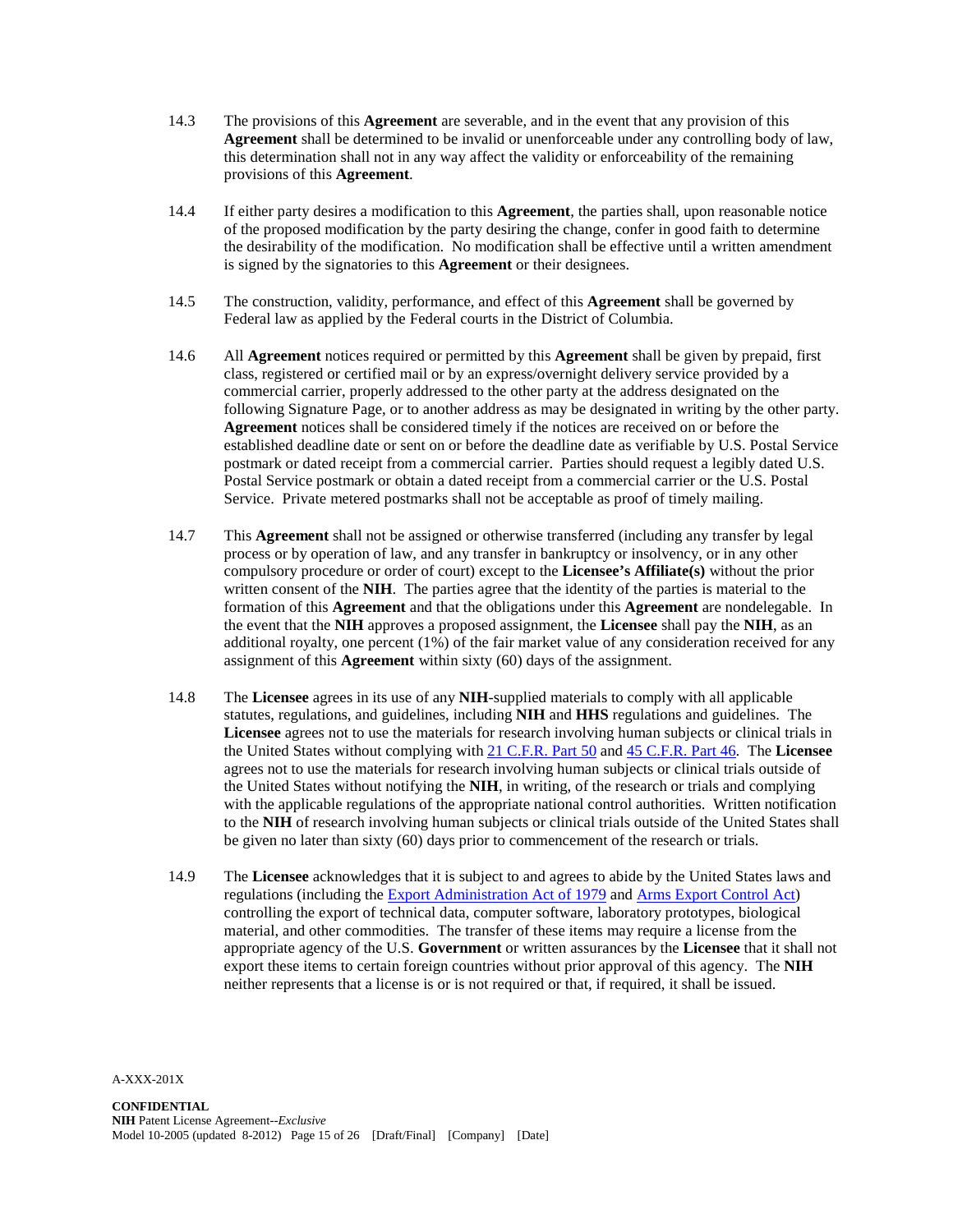- 14.10 The **Licensee** agrees to mark the **Licensed Products** or their packaging sold in the United States with all applicable U.S. patent numbers and similarly to indicate "Patent Pending" status. All the **Licensed Products** manufactured in, shipped to, or sold in other countries shall be marked in a manner to preserve the **NIH's** patent rights in those countries.
- 14.11 By entering into this **Agreement**, the **NIH** does not directly or indirectly endorse any product or service provided, or to be provided, by the **Licensee** whether directly or indirectly related to this **Agreement**. The **Licensee** shall not state or imply that this **Agreement** is an endorsement by the **Government**, the **NIH**, any other **Government** organizational unit, or any **Government** employee. Additionally, the **Licensee** shall not use the names of the **NIH**, the **FDA** or the **HHS** or the **Government** or their employees in any advertising, promotional, or sales literature without the prior written approval of the **NIH**.
- 14.12 The parties agree to attempt to settle amicably any controversy or claim arising under this **Agreement** or a breach of this **Agreement**, except for appeals of modifications or termination decisions provided for in Article 13. The **Licensee** agrees first to appeal any unsettled claims or controversies to the designated **NIH** official, or designee, whose decision shall be considered the final agency decision. Thereafter, the **Licensee** may exercise any administrative or judicial remedies that may be available.
- 14.13 Nothing relating to the grant of a license, nor the grant itself, shall be construed to confer upon any person any immunity from or defenses under the antitrust laws or from a charge of patent misuse, and the acquisition and use of rights pursuant to 37 C.F.R. [Part 404](http://ecfr.gpoaccess.gov/cgi/t/text/text-idx?c=ecfr&sid=229e70f008a519adf064927ea7b66fae&rgn=div5&view=text&node=37:1.0.4.13.2&idno=37) shall not be immunized from the operation of state or Federal law by reason of the source of the grant.
- 14.14 Any formal recordation of this **Agreement** required by the laws of any **Licensed Territory** as a prerequisite to enforceability of the **Agreement** in the courts of any foreign jurisdiction or for other reasons shall be carried out by the **Licensee** at its expense, and appropriately verified proof of recordation shall be promptly furnished to the **NIH**.
- 14.15 Paragraphs 4.3, 8.1, 9.5-9.8, 12.1-12.5, 13.9, 13.10, 14.12 and 14.15 of this **Agreement** shall survive termination of this **Agreement**.
- 14.16 The terms and conditions of this **Agreement** shall, at the **NIH's** sole option, be considered by the **NIH** to be withdrawn from the **Licensee's** consideration and the terms and conditions of this **Agreement**, and the **Agreement** itself to be null and void, unless this **Agreement** is executed by the **Licensee** and a fully executed original is received by the **NIH** within sixty (60) days from the date of the **NIH's** signature found at the Signature Page.

### **SIGNATURES BEGIN ON NEXT PAGE**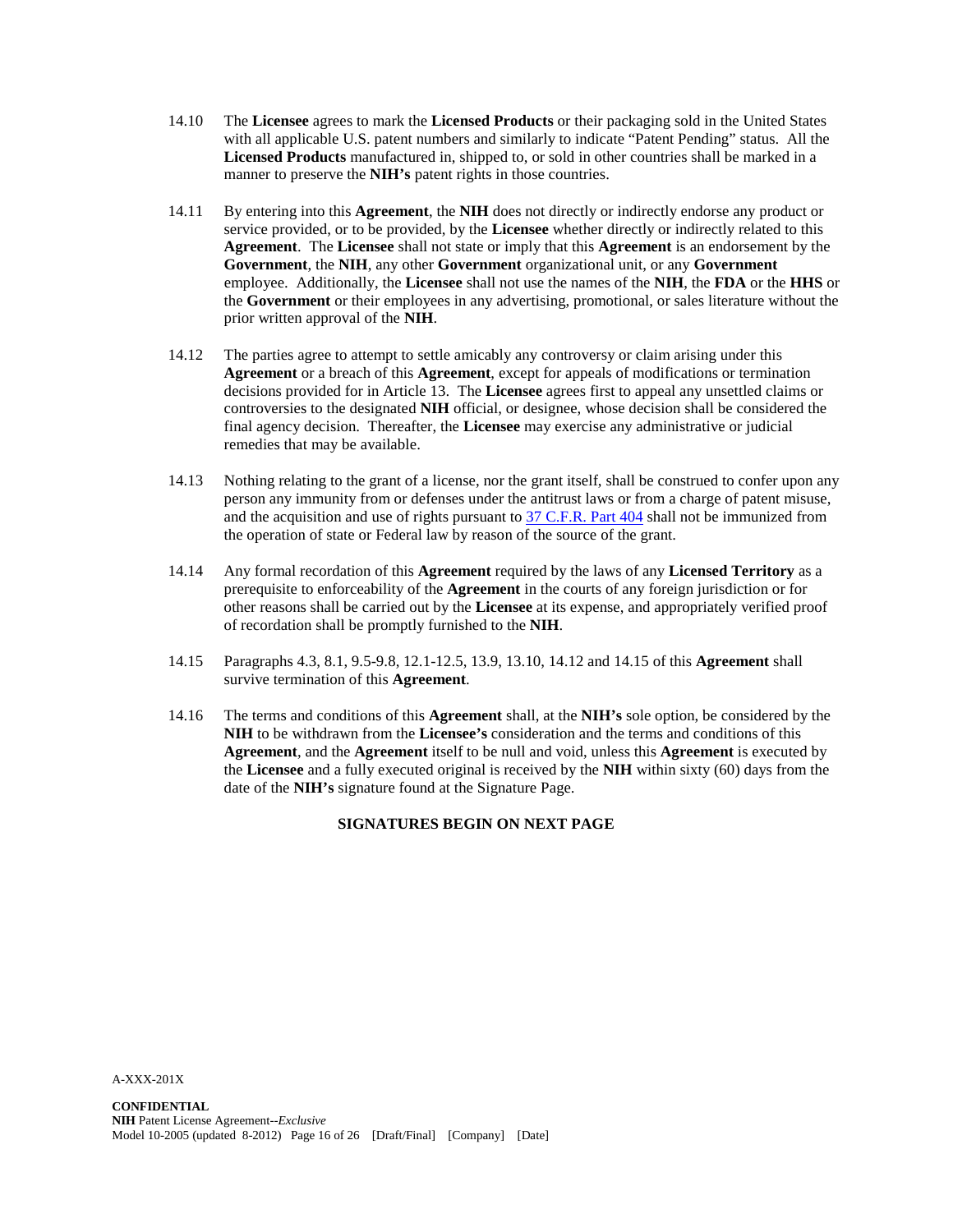### **NIH PATENT LICENSE AGREEMENT –** *EXCLUSIVE*

### **SIGNATURE PAGE**

For the **NIH**:

\_\_\_\_\_\_\_\_\_\_\_\_ **DRAFT** \_\_\_\_\_\_\_\_\_\_\_\_\_\_\_\_\_\_\_\_\_\_\_\_ \_\_\_\_\_\_\_\_\_\_\_\_\_\_\_ Richard U. Rodriguez Director, Division of Technology Development and Transfer Office of Technology Transfer National Institutes of Health

Mailing Address or E-mail Address for **Agreement** notices and reports:

Chief, Monitoring & Enforcement Branch Office of Technology Transfer National Institutes of Health 6011 Executive Boulevard, Suite 325 Rockville, Maryland 20852-3804 U.S.A.

E-mail: [LicenseNotices\\_Reports@mail.nih.gov](mailto:LicenseNotices_Reports@mail.nih.gov)

For the **Licensee** (Upon, information and belief, the undersigned expressly certifies or affirms that the contents of any statements of the **Licensee** made or referred to in this document are truthful and accurate.):

by:

\_\_\_\_\_\_\_\_\_\_\_\_ **DRAFT** \_\_\_\_\_\_\_\_\_\_\_\_\_\_\_\_\_\_\_\_\_\_\_\_ \_\_\_\_\_\_\_\_\_\_\_\_\_\_\_ Signature of Authorized Official

Printed Name

Title

I. Official and Mailing Address for **Agreement** notices:

Name

Title

Mailing Address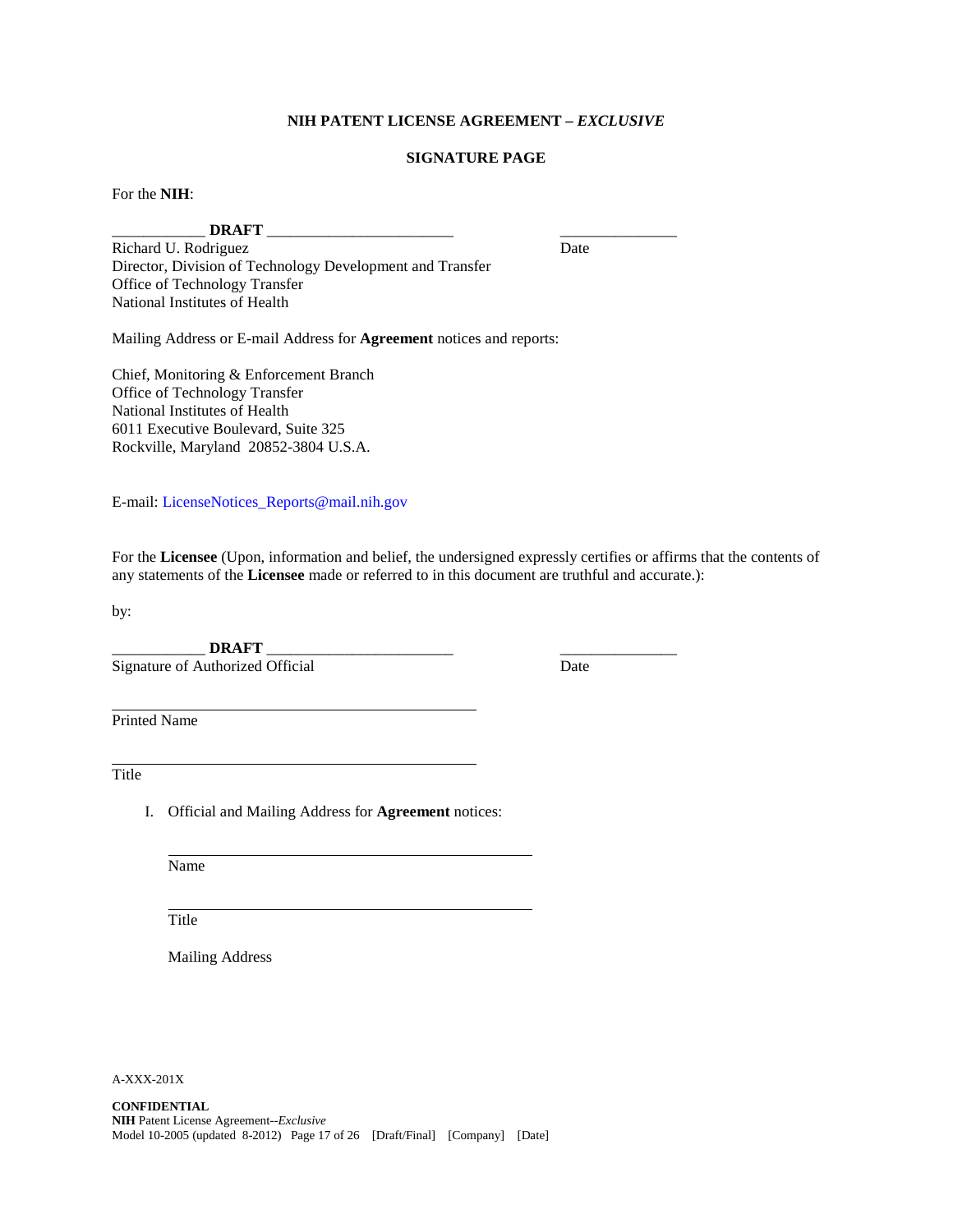| Phone: |  |
|--------|--|
| Fax:   |  |

II. Official and Mailing Address for Financial notices (the **Licensee's** contact person for royalty payments)

| Name             |  |  |  |
|------------------|--|--|--|
| Title            |  |  |  |
| Mailing Address: |  |  |  |
|                  |  |  |  |
|                  |  |  |  |
|                  |  |  |  |
|                  |  |  |  |
| Email Address:   |  |  |  |
| Phone:           |  |  |  |
| Fax:             |  |  |  |

Any false or misleading statements made, presented, or submitted to the **Government**, including any relevant omissions, under this **Agreement** and during the course of negotiation of this **Agreement** are subject to all applicable civil and criminal statutes including Federal statutes 31 U.S.C. [§§3801-3812](http://frwebgate.access.gpo.gov/cgi-bin/usc.cgi?ACTION=BROWSE&TITLE=31USCSIII&PDFS=YES) (civil liability) and 18 [U.S.C.](http://frwebgate.access.gpo.gov/cgi-bin/usc.cgi?ACTION=RETRIEVE&FILE=$$xa$$busc18.wais&start=1925859&SIZE=10370&TYPE=TEXT) §1001 (criminal liability including fine(s) or imprisonment).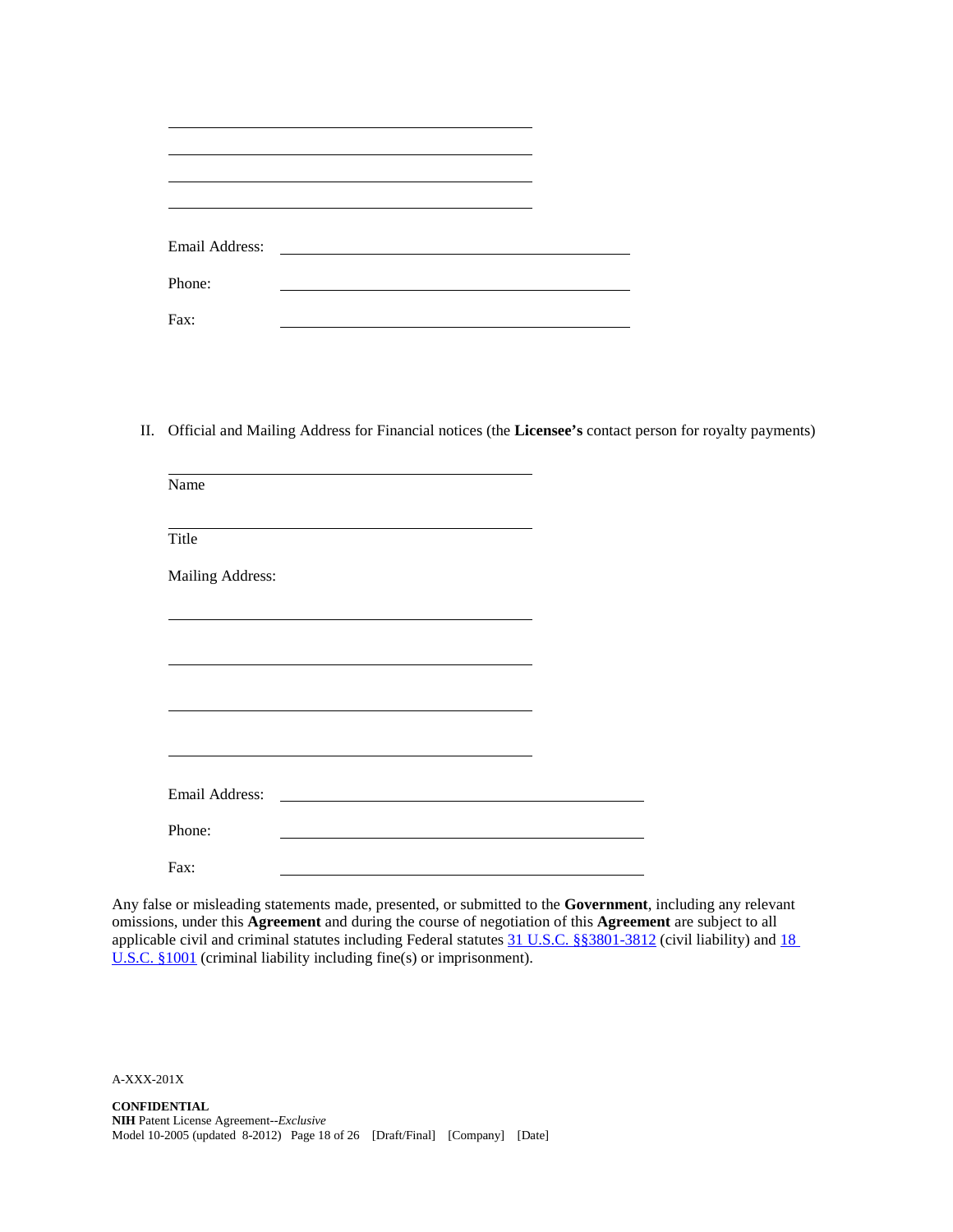# **APPENDIX A – PATENT(S) OR PATENT APPLICATION(S)**

**Patent(s) or Patent Application(s):**

I.

- II.
- III.
- IV.
- V.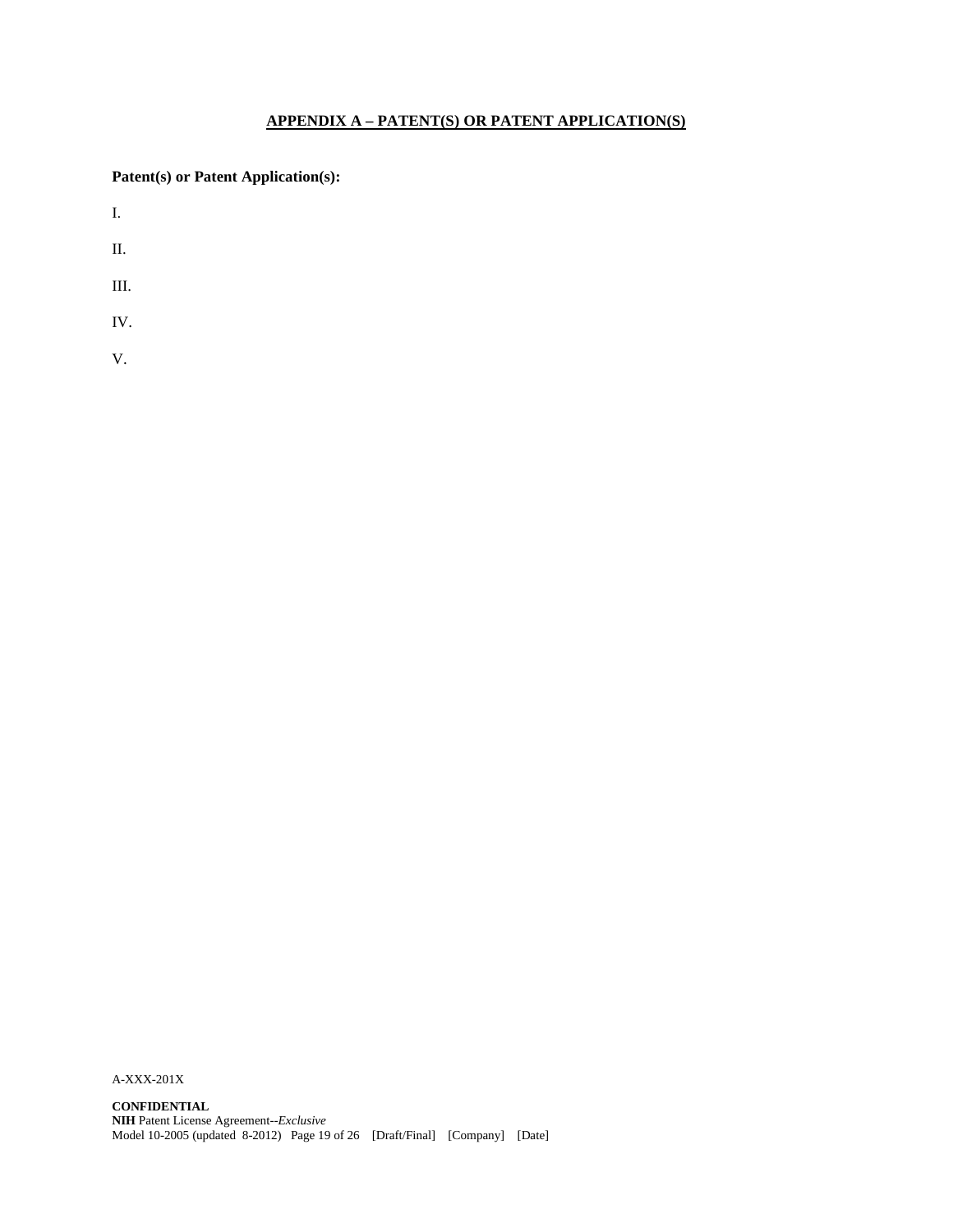# **APPENDIX B – LICENSED FIELDS OF USE AND TERRITORY**

- I. **Licensed Fields of Use:**
	- (a)

# II. **Licensed Territory:**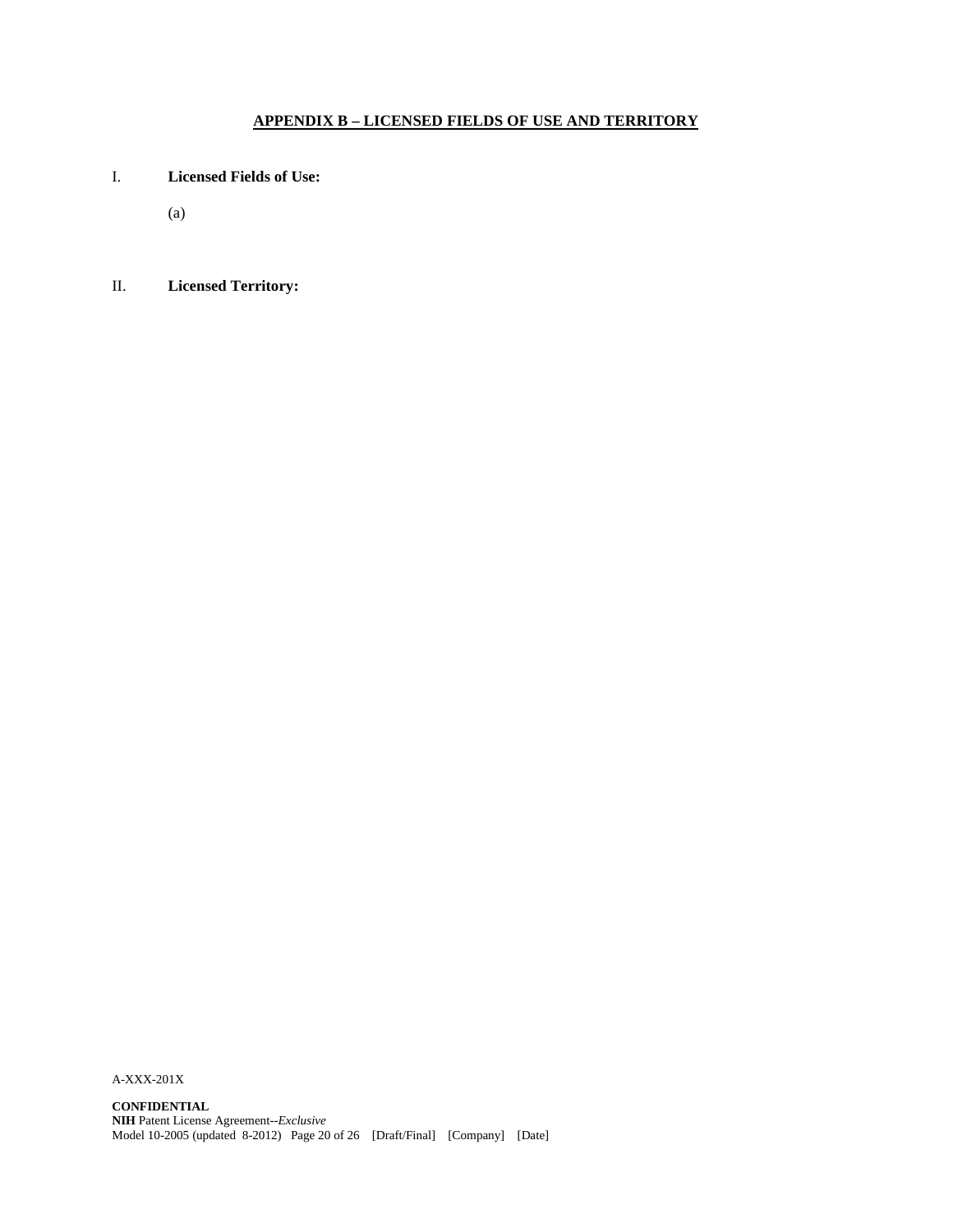### **APPENDIX C – ROYALTIES**

#### **Royalties:**

- I. The **Licensee** agrees to pay to the **NIH** a noncreditable, nonrefundable license issue royalty in the amount of \_\_\_\_\_\_\_\_ dollars (\$X) within sixty (60) days from the effective date of this **Agreement.**
- II. The **Licensee** agrees to pay to the **NIH** a nonrefundable minimum annual royalty in the amount of \_\_\_\_\_\_\_\_ dollars (\$X) as follows:
	- (a) The first minimum annual royalty is due within sixty (60) days of the effective date of this **Agreement** and may be prorated according to the fraction of the calendar year remaining between the effective date of this **Agreement** and the next subsequent January 1; and
	- (b) Subsequent minimum annual royalty payments are due and payable on January 1 of each calendar year and may be credited against any earned royalties due for sales made in that year.
- III. The **Licensee** agrees to pay the **NIH** earned royalties of \_\_\_\_\_ percent (X%) on **Net Sales** by or on behalf of the **Licensee** and its sublicensees.
- IV. The **Licensee** agrees to pay the **NIH Benchmark** royalties within sixty (60) days of achieving each **Benchmark**:
	- (a)
	- (b)
	- (c)
	- (d)
	- (e)
- V. The **Licensee** agrees to pay the **NIH** additional sublicensing royalties of \_\_\_\_ percent (X%) on the fair market value of any consideration received for granting each sublicense within sixty (60) days of the execution of each sublicense.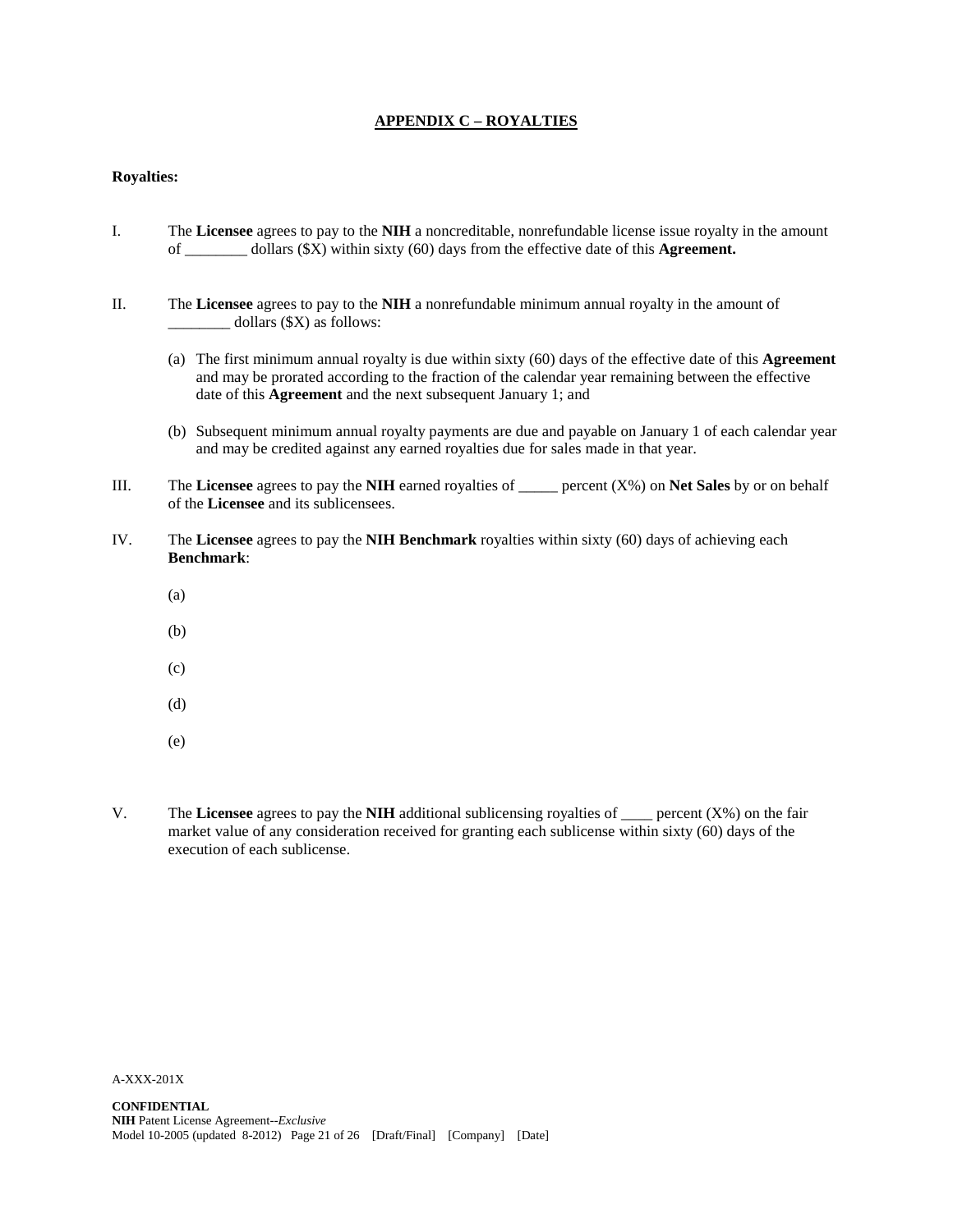## **APPENDIX D – BENCHMARKS AND PERFORMANCE**

The **Licensee** agrees to the following **Benchmarks** for its performance under this **Agreement** and, within thirty (30) days of achieving a **Benchmark**, shall notify the **NIH** that the **Benchmark** has been achieved.

| I.   |  |  |
|------|--|--|
| Π.   |  |  |
| Ш.   |  |  |
| IV.  |  |  |
| V.   |  |  |
| VI.  |  |  |
| VII. |  |  |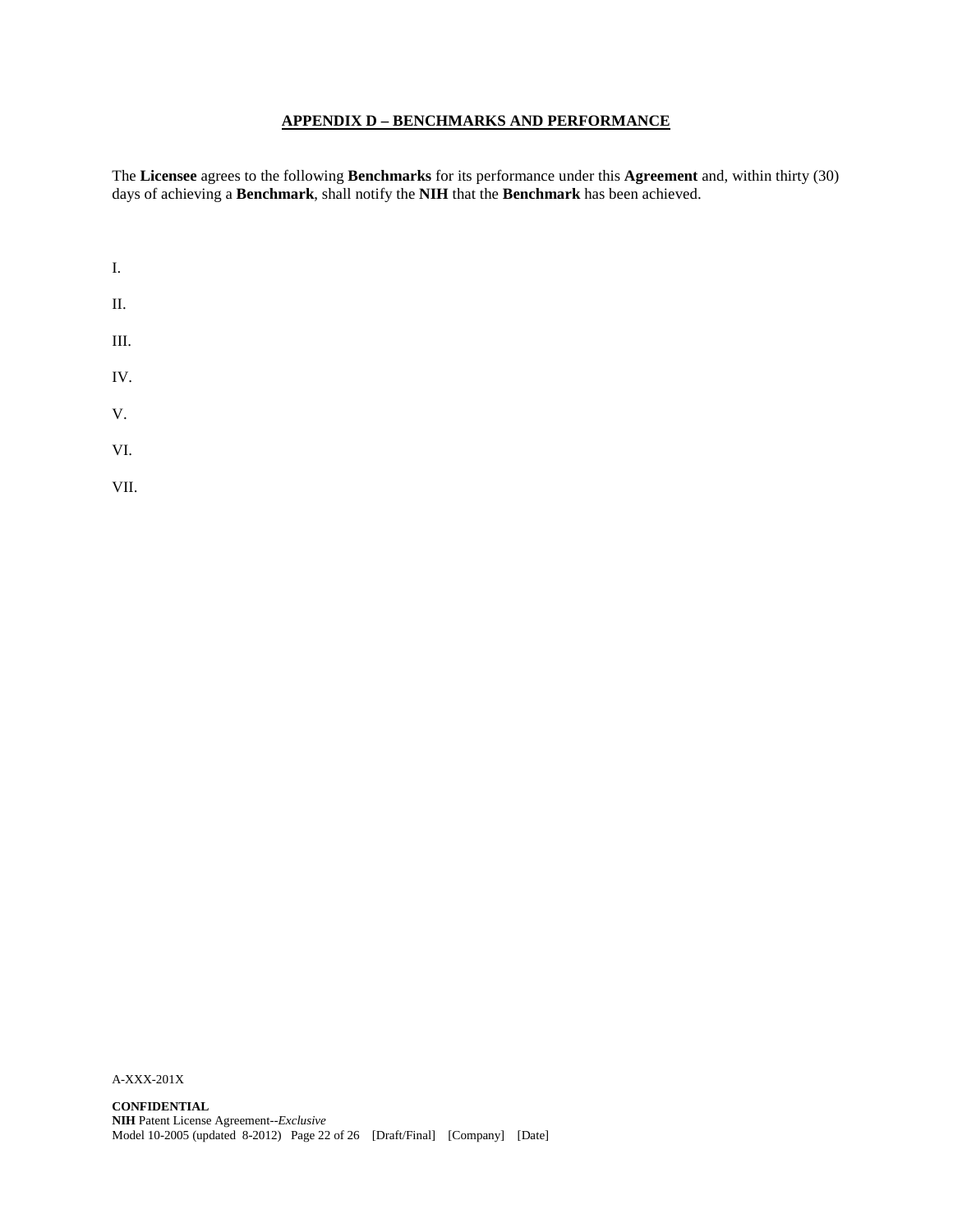# **APPENDIX E – COMMERCIAL DEVELOPMENT PLAN**

A-XXX-201X

**CONFIDENTIAL NIH** Patent License Agreement--*Exclusive* Model 10-2005 (updated 8-2012) Page 23 of 26 [Draft/Final] [Company] [Date]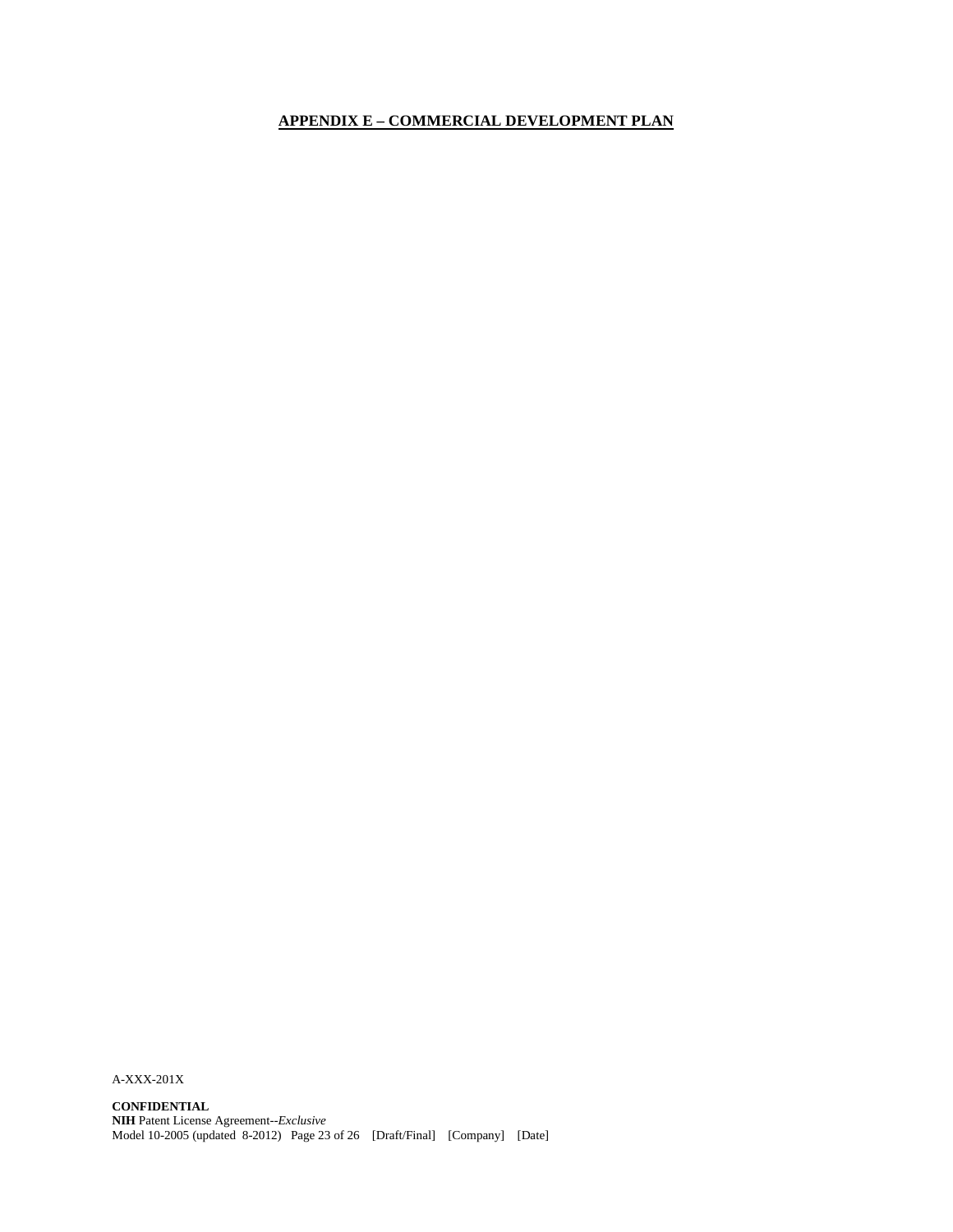## **APPENDIX F – EXAMPLE ROYALTY REPORT**

### **Required royalty report information includes:**

- OTT license reference number (L-XXX-200X/0)
- Reporting period
- Catalog number and units sold of each Licensed Product (domestic and foreign)
- Gross Sales per catalog number per country
- Total Gross Sales
- Itemized deductions from Gross Sales
- Total Net Sales
- Earned Royalty Rate and associated calculations
- Gross Earned Royalty
- Adjustments for Minimum Annual Royalty (MAR) and other creditable payments made
- Net Earned Royalty due

### **Example**

| <b>Catalog Number</b> | <b>Product Name</b> | Country          | <b>Units Sold</b>        | <b>Gross Sales</b><br>(US\$) |
|-----------------------|---------------------|------------------|--------------------------|------------------------------|
|                       | A                   | US               | 250                      | 62,500                       |
|                       | A                   | UK               | 32                       | 16,500                       |
|                       | A                   | France           | 25                       | 15,625                       |
| $\overline{2}$        | Β                   | US               | 0                        |                              |
| 3                     |                     | US               | 57                       | 57,125                       |
| 4                     |                     | <b>US</b>        | 12                       | 1,500                        |
|                       |                     |                  | <b>Total Gross Sales</b> | 153,250                      |
|                       |                     | Less Deductions: |                          |                              |
|                       |                     |                  | Freight                  | 3,000                        |
|                       |                     |                  | Returns                  | 7,000                        |
|                       |                     |                  | <b>Total Net Sales</b>   | 143 250                      |

| י טעשו דזטג טעוטט        | . <del>.</del> |
|--------------------------|----------------|
| Royalty Rate             | 8%             |
| <b>Royalty Due</b>       | 11.460         |
| Less Creditable Payments | 10.000         |
| <b>Net Royalty Due</b>   | 1,460          |
|                          |                |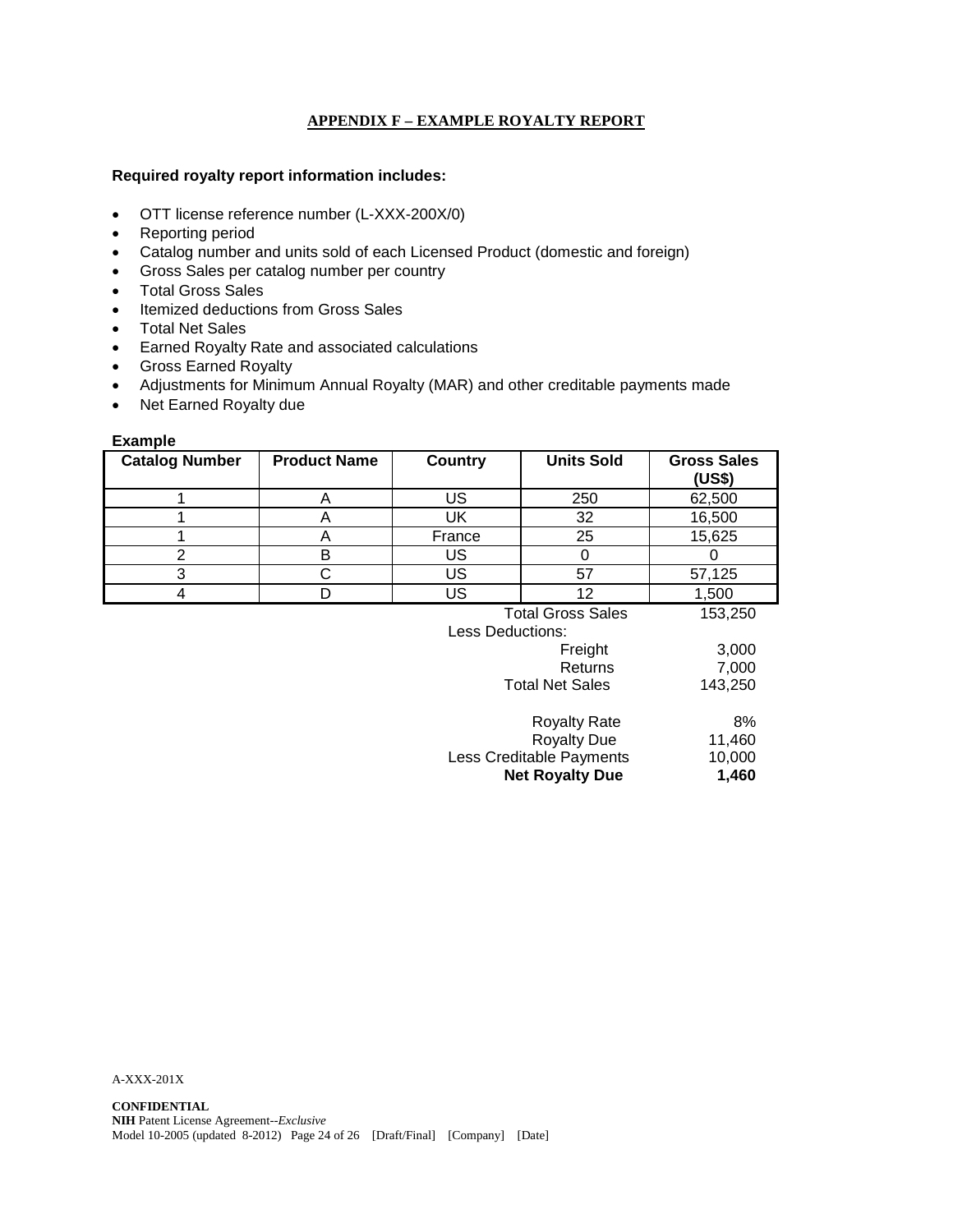### **APPENDIX G – ROYALTY PAYMENT OPTIONS**

The OTT License Number MUST appear on payments, reports and correspondence.

#### **Automated Clearing House (ACH) for payments through U.S. banks only**

The **NIH** encourages its licensees to submit electronic funds transfer payments through the Automated Clearing House (ACH). Submit your ACH payment through the U.S. Treasury web site located at: **https://www.pay.gov.** Locate the "**NIH** Agency Form" through the Pay.gov "Agency List".

### **Electronic Funds Wire Transfers**

The following account information is provided for wire payments. In order to process payment via Electronic Funds Wire Transfer sender MUST supply the following information within the transmission:

Drawn on a **U.S. bank account** via FEDWIRE should be sent directly to the following account:

| <b>Beneficiary Account:</b> | Federal Reserve Bank of New York or TREAS NYC |
|-----------------------------|-----------------------------------------------|
| Bank:                       | Federal Reserve Bank of New York              |
| ABA#                        | 021030004                                     |
| <b>Account Number:</b>      | 75080031                                      |
| <b>Bank Address:</b>        | 33 Liberty Street, New York, NY 10045         |
| Payment Details:            | License Number (L-XXX-XXXX)                   |
|                             | Name of the Licensee                          |

Drawn on a **foreign bank account** should be sent directly to the following account. Payment must be sent in **U.S. Dollars (USD)** using the following instructions:

| Beneficiary Account:          | Federal Reserve Bank of New York/ITS or FRBNY/ITS |
|-------------------------------|---------------------------------------------------|
| Bank:                         | Citibank N.A. (New York)                          |
| <b>SWIFT Code:</b>            | CITIUS33                                          |
| <b>Account Number:</b>        | 36838868                                          |
| <b>Bank Address:</b>          | 388 Greenwich Street, New York, NY 10013          |
| Payment Details (Line 70):    | <b>NIH 75080031</b>                               |
|                               | License Number (L-XXX-XXXX)                       |
|                               | Name of the Licensee                              |
| Detail of Charges (line 71a): | Charge Our                                        |

#### **Checks**

All checks should be made payable to "NIH Patent Licensing"

Checks drawn on a **U.S. bank account** and sent by US Postal Service should be sent directly to the following address:

National Institutes of Health (**NIH**) P.O. Box 979071 St. Louis, MO 63197-9000

Checks drawn on a U.S. bank account and sent by **overnight or courier** should be sent to the following address: